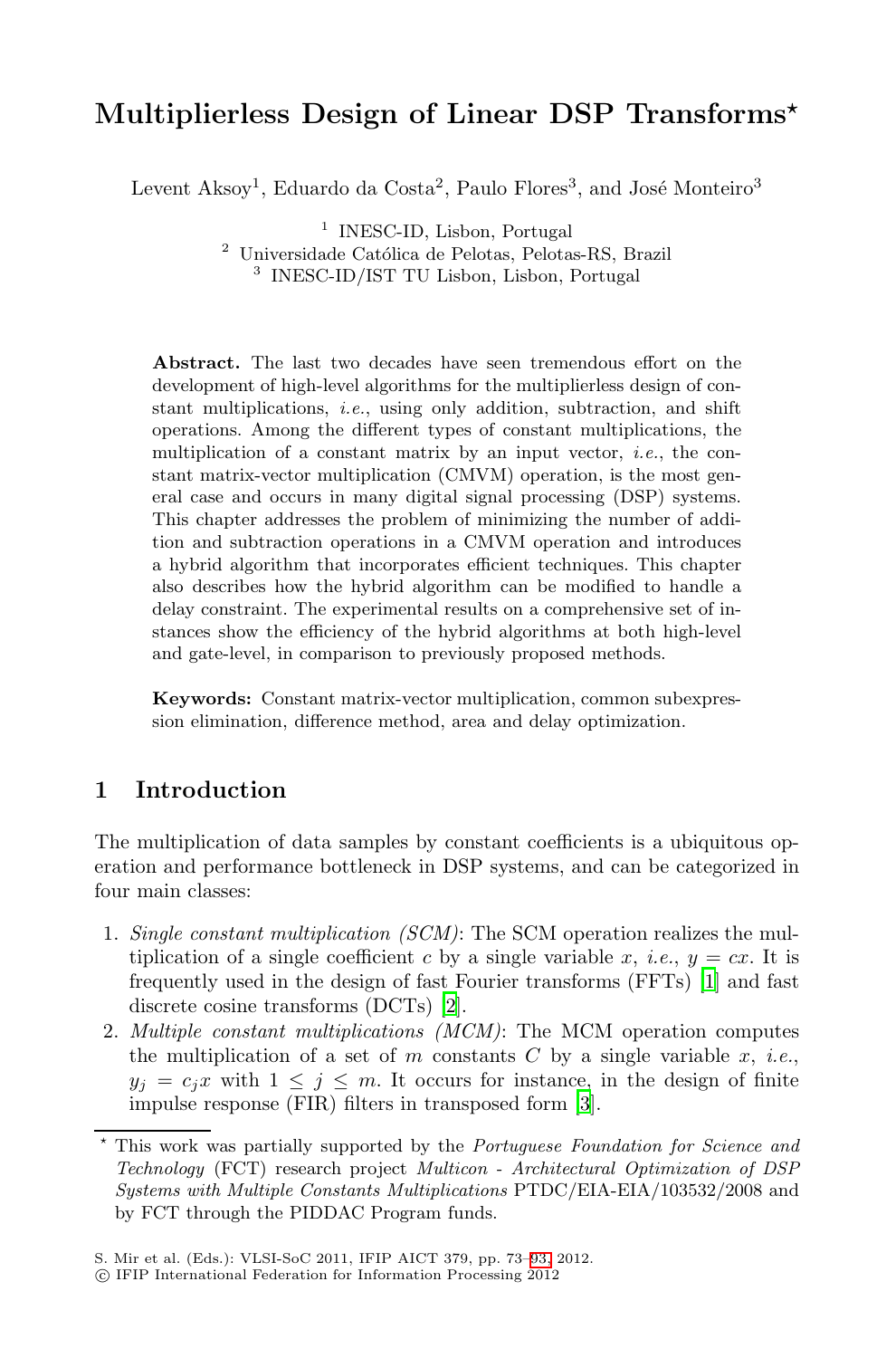

**Fig. 1.** Types of constant multiplications: (a) SCM; (b) MCM; (c) CAVM; (d) CMVM

- 3. *Constant array-vector multiplication (CAVM)*: The CAVM operation implements the multiplication of a  $1 \times n$  constant array  $C$  by an  $n \times 1$  input vector X, *i.e.*,  $y = \sum_{k} c_k x_k$  with  $1 \leq k \leq n$ . It is used for instance, to compute the output of an infinite impulse response (IIR) filter and of an FIR filter in direct form [4].
- 4. *Constant matrix-vector multiplication (CMVM)*: The CMVM operation realizes the multiplication of an  $m \times n$  constant matrix *C* by an  $n \times 1$  input vector *X*, *i.e.*,  $y_j = \sum_k c_{jk} x_k$  with  $1 \leq j \leq m$  and  $1 \leq k \leq n$ . It occurs in the design of lin[ea](#page-19-2)r DSP transforms, such as DCTs and discrete sine transforms (DSTs), filter banks, and error correcting codes [5].

Figure 1 illustrates these four types of constant multiplications. Observe that the CMVM op[era](#page-19-3)tion is the most general case of constant multiplications and it corresponds to an SCM operation when both *m* and *n* are equal to 1, to an MCM operation when *n* is 1, and to a CAVM operation when *m* is 1.

Although area-, delay-, and power-efficient multiplier architectures, such as Wallace [6] and modified Booth [7] m[ul](#page-19-4)[tip](#page-19-5)l[ie](#page-19-1)r[s,](#page-19-6) [hav](#page-20-1)e been proposed, the fullflexibility of a multiplier is not necessary for the constant multiplications, since constant coefficients are fixed and determined beforehand by the DSP algorithms. Hence, constant multiplications are generally replaced with addition, subtraction and shift operations [8]. Note that shifts can be realized using only wires which represent no hardware cost. Thus, an important optimization problem is defined as finding the minimum number of addition and subtraction operations that implement the constant multiplications.

Over the years, many efficient high-level algorithms [2, 4, 5, 9–20] were introduced for the multiplierless design of constant multiplications. Most of these algorithms were designed for the MCM instances and little attention was given to the multiplierless design of the CMVM operation, although it occurs in many DSP systems. This is because a high-level algorithm designed for the MCM instances can be used for the implementation of a CMVM operation or can be modified to handle the CMVM instances. In the former, one can initially apply an MCM algorithm to the constants of each column of the matrix *C* and then,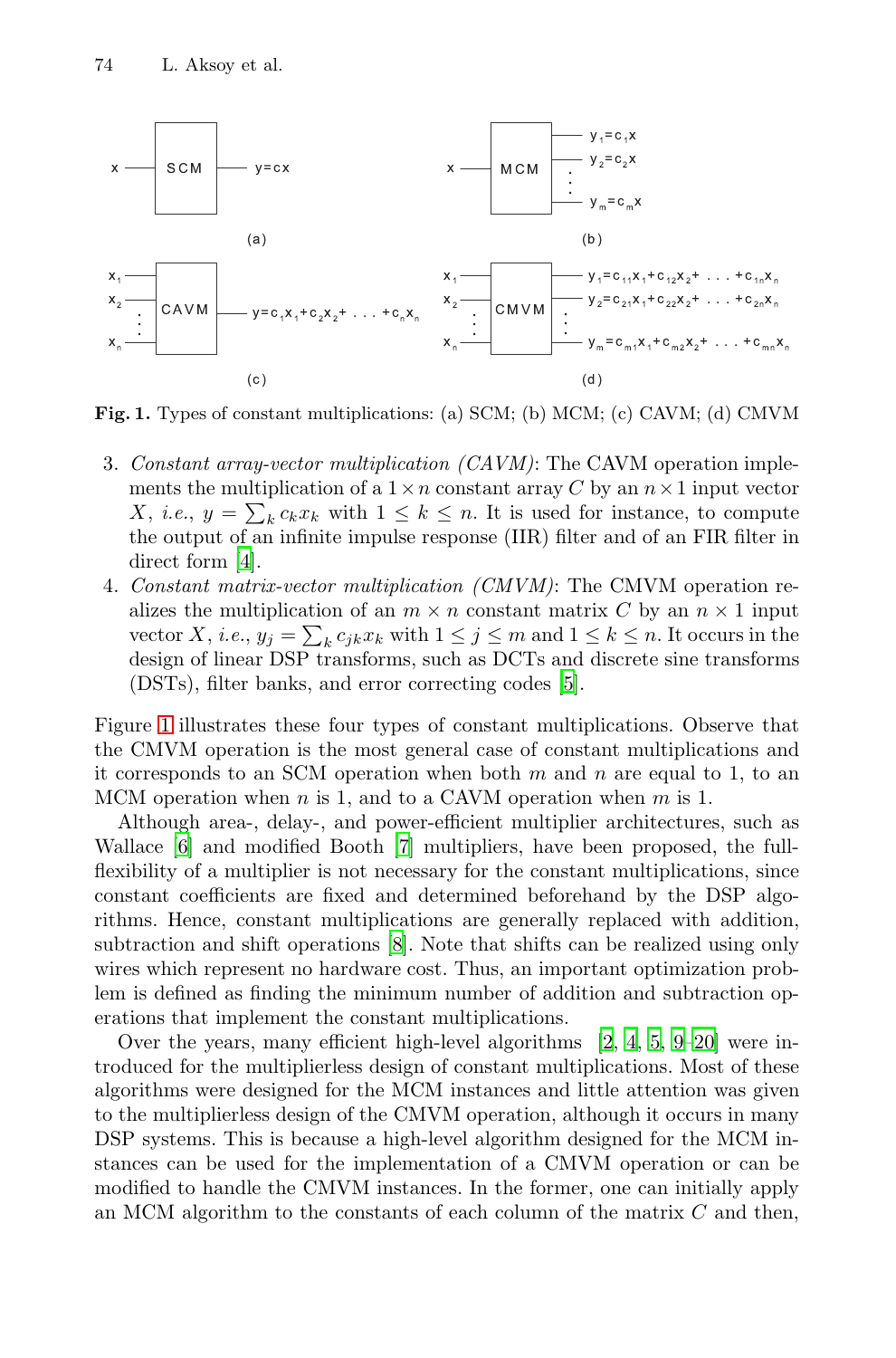can utilize the sharing of the same constant multiplications in the rows of the matrix [9]. In the latter, each constant  $c_i$  and the variable  $x$  in an MCM instance can be replaced with a constant vector  $C_j$  and a variable vector  $X$ , respectively. While the former method yields poor results when compared to algorithms designed for the CMVM instances, as shown in Section 2.2, the efficient MCM algorithms [14–16] modified to handle the CMVM instances can only be applied to small size matrices with small constants, as indicated in [19, 20].

<span id="page-2-0"></span>This chapter focuses on the multiplierless design of CMVM operations and introduces a high-level algorithm that targets the optimization of the number of addition and subtraction operations. Moreover, the proposed algorithm includes some hardware optimization t[ech](#page-2-0)niques that take into account the type of the operation (addition or subtraction) an[d](#page-7-0) the size of input operands. Furthermore, it i[s](#page-15-0) modified to handle a [d](#page-19-7)elay constraint, which is given in terms of the number of adder-steps, *i.e*, the maximum number of operations in series. The experimental results indicate that the solutions of the proposed algorithms yield significant reductions in the number of operations, which consequently lead to CMVM designs with less hardware complexity, when compared to previously proposed algorithms.

The rest of this chapter proceeds as follows. Section 2 gives the background concepts and the proposed algorithms are introduced in Section 3. Experimental results are presented in Section 4, and, finally, Section 5 concludes the paper.

# **2 Background**

This section presents the concepts related to the proposed algorithms, introduces the problem definitions, and gives an overview on the algorithms designed for the CMVM instances.

### **2.1 Number Representation**

The *binary* representation decomposes a number in a set of additions of powers of two. The representation of numbers using a signed digit system makes the use of positive and negative digits. Thus, an integer number represented in the *bi[nary](#page-20-3)* signed digit (BSD) system using *n* digits can be written as  $\sum_{i=0}^{n-1} d_i 2^i$ , where  $d_i \in \{1, 0, \overline{1}\}$  and  $\overline{1}$  denotes  $-1$ . The BSD system is a redundant number representation system, *e.g.*, both 0101 and  $10\overline{1}\overline{1}$  correspond to 5.

The *canonical si[gne](#page-20-4)d digit* (CSD) representation [21], a subset of BSD, has a unique representation for each number and verifies the following two main properties: i) two nonzero digits are not adjacent; ii) the number of nonzero digits is minimal. Any *n* digit number in CSD has at most  $\lceil (n+1)/2 \rceil$  nonzero digits, and on average, the number of nonzero digits is reduced by 33% when compared to binary [22]. This representation is widely used in the multiplierless design of constant multiplications since it reduces the hardware requirements due to the minimum number of nonzero digits. An efficient conversion technique from binary to CSD can be found in [23].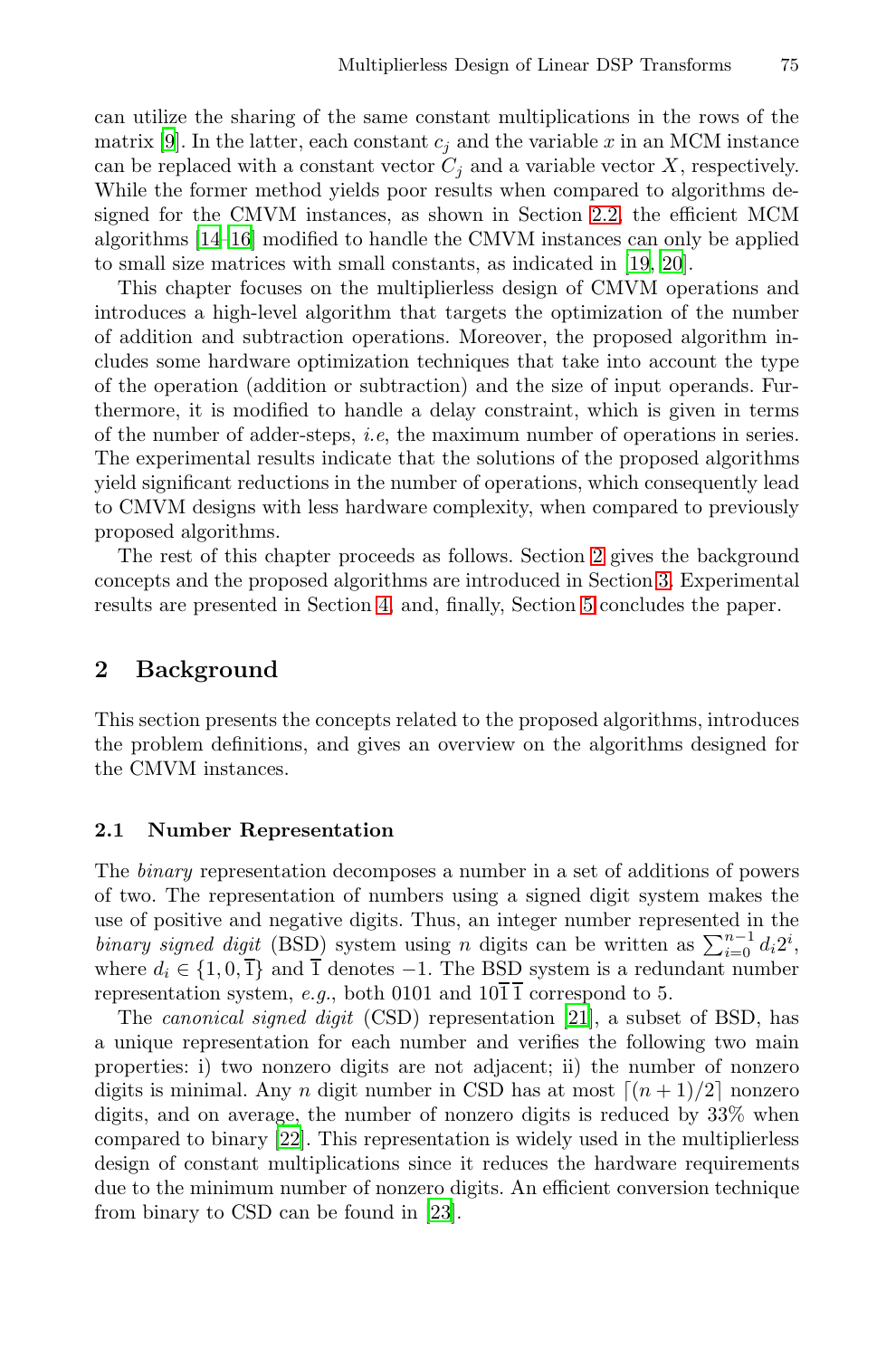<span id="page-3-1"></span><span id="page-3-0"></span>
$$
\begin{bmatrix} y_1 \\ y_2 \end{bmatrix} = \begin{bmatrix} 3 & 11 \\ 5 & 13 \end{bmatrix} \cdot \begin{bmatrix} x_1 \\ x_2 \end{bmatrix}
$$
  
\n
$$
y_1 = 3x_1 + 11x_2 = (11)_{bin}x_1 + (1011)_{bin}x_2
$$
  
\n
$$
= x_1 + x_1 \ll 1 + x_2 + x_2 \ll 1 + x_2 \ll 3
$$
  
\n
$$
= x_1 + 2x_1 + x_2 + 2x_2 + 8x_2
$$
  
\n
$$
y_2 = 5x_1 + 13x_2
$$
  
\n
$$
y_3 = 5x_1 + 13x_2
$$
  
\n
$$
= x_1 + x_1 \ll 2 + x_2 + x_2 \ll 2 + x_2 \ll 3
$$
  
\n
$$
= x_1 + 4x_1 + x_2 + 4x_2 + 8x_2
$$
  
\n(a)  
\n(b)

**Fig. 2.** (a) A CMVM realizing  $y_1 = 3x_1 + 11x_2$  and  $y_2 = 5x_1 + 13x_2$ ; (b) Decomposition of the constants in the linear transforms in binary

<span id="page-3-2"></span>As an example, consider the constant 23 defined in six bits. The representation of 23 in binary, 010111, includes 4 nonzero digits. The constant is represented as  $10\overline{1}00\overline{1}$  in CSD using 3 nonzero digits.

## **2.2 Problem Definitions**

Here, we initially present the problem of optimizing the number of operations in a CMVM design and then, introduce the problem of optimizing the number of operations under a delay constraint.

**Optimization of the Number of Operations.** Given an  $m \times n$  constant matrix *C* with  $c_{ik} \in \mathbb{Z}$  and an  $n \times 1$  variable vector *X* with  $x_k \in \mathbb{Z}$ , the multiplication of *C* by *X* is a linear transformation from  $\mathbb{Z}^n$  to  $\mathbb{Z}^m$  and each linear transform can be computed as

$$
y_j = \sum_{k=1}^n c_{jk} x_k \tag{1}
$$

where  $j$  and  $k$  range from 1 [to](#page-20-5)  $m$  and  $n$ , respectively. Thus, the problem of optimizing the number of operations in linear transforms can be defined as follows:

**Definition 1.** CMVM PROBLEM. *Given*  $Y = \{y_1, \ldots, y_m\}$ *, a set of linear transforms, find the minimum number of addition and subt[ra](#page-3-0)ction operations that generate the linear transforms.*

Note that the CMVM problem is an NP-complete problem due to the NPcompleteness of the MCM problem proven in [24].

A straightforward way for the multiplierless realization of linear transforms, generally known as the digit-based recoding method [25], is to define the constants in binary, and for each 1 in the binary representation of the constant, is to shift the variable and add up the shifted variables. As a simple example, consider the multiplication of a constant matrix by a variable vector given in Figure  $2(a)$ .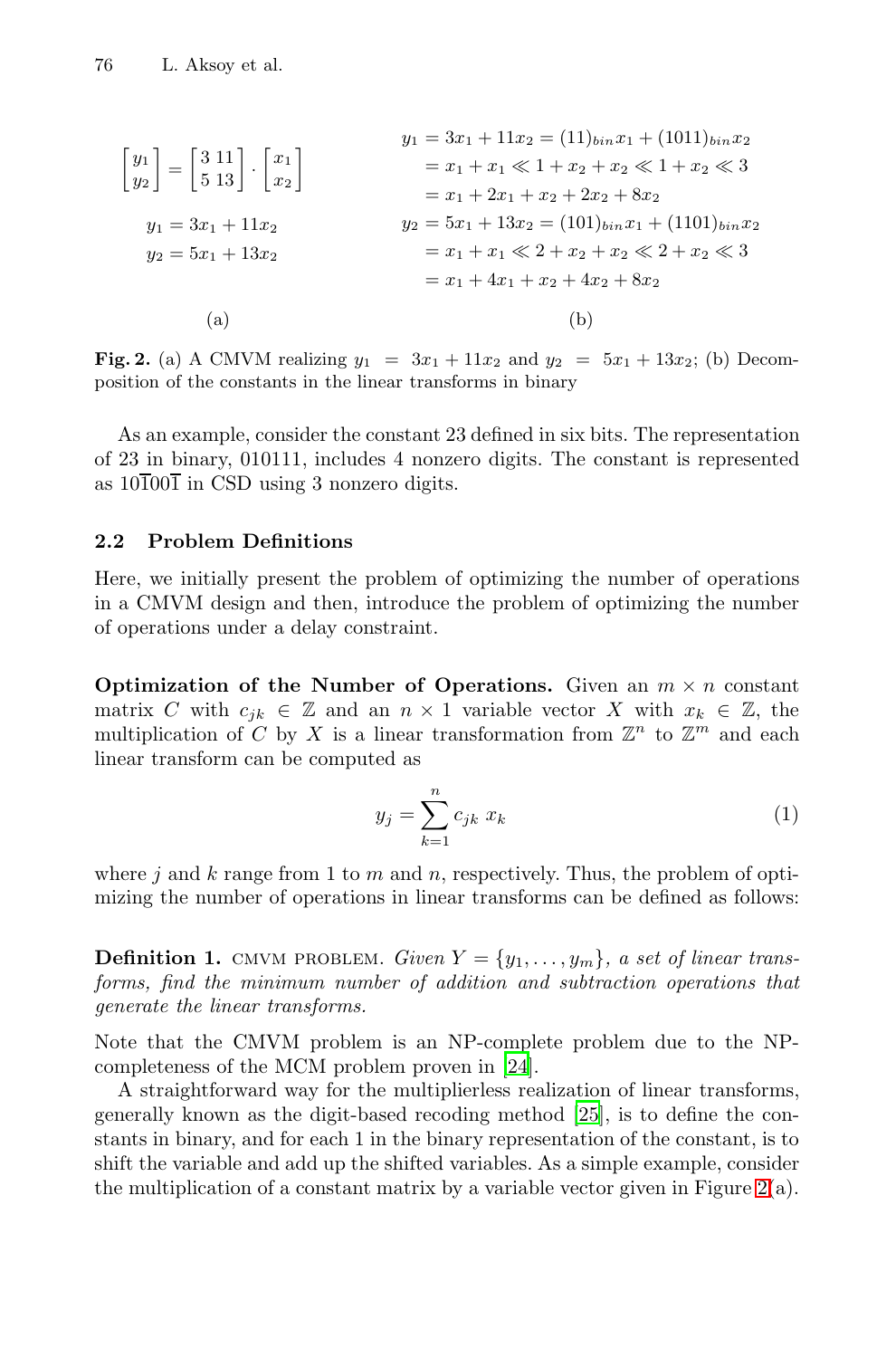<span id="page-4-0"></span>

**Fig. 3.** Shift-adds [im](#page-3-0)plementations of  $y_1 = 3x_1 + 11x_2$  and  $y_2 = 5x_1 + 13x_2$ : (a) with the technique of  $[25]$ ; (b) with the method of  $[9]$ ; (c) with our hybrid algorithm

The decomposed forms of linear tran[sfo](#page-19-6)rms are given in Figure 2(b), where the computation of each *y*<sup>1</sup> and *y*<sup>2</sup> requires 4 operations, a total of 8 operations, as depicted in Figure 3(a). Note that a linear transform including *n* terms in its decomposed form requires *n*−1 operations in the digit-based recoding technique. Fo[r t](#page-19-6)he linear transforms in Figure  $2(a)$ , the decomposition of constants in CSD also yields the same resul[t in](#page-20-6) terms of the number of operations as in binary.

The multiplierless design of linear transforms can also be realized by applying an SCM algorithm to each element of the constant matrix or an MCM algorithm on the elements of each column of the constant matrix [9]. Then, the sharing of the same consta[nt m](#page-20-7)ultiplications can be achieve[d](#page-4-0) in rows and columns of the matrix in the former method and the sharing of the same constant multiplications in rows of the matrix can be utilized in the latter techni[qu](#page-4-0)e. For our example in Figure 2(a), the latter method [9] obtains [a](#page-7-0) solution with 7 operations as shown in Figure 3(b) when the exact algorithm of [18] is used as an MCM algorithm.

However, the sharing of partial products among [th](#page-4-0)e constant multiplications, that significantly reduces the required number of operations and, consequently, the area and power dissipation of the design at gate-level, is never utilized in the digit-based recoding technique  $[25]$ , as can be observed in Figure 3(a). In the method of [9], this is achieved partially by an MCM algorithm on the CMVM operation, *i.e.*, only on the columns of the matrix, as can be seen in Figure  $3(b)$ . F[or o](#page-20-7)ur example, the hybrid algorithm introduced in Section 3, that fully exploits the partial product shari[ng,](#page-20-6) obtains a solution with 4 operations by finding the common partial products  $x_1 + x_2$  and  $x_1 + 9x_2$ , as s[ho](#page-5-0)wn in Figure 3(c).

Figure 4(a) presents the effect of partial product sharing on the number of operations on  $m \times m$  matrices, where  $m$  varies in between 2 and 16 in steps of 2. We used 100 instances for each matrix type, with a total of 800 instances. The constants were generated randomly from  $[2^7 + 1, 2^8 - 1]$ . In this experiment, the results of the hybrid algorithm are compared with those of the digit-based recoding technique [25] when constants are defined under CSD and with those of the technique [9] when the exact algorithm [18] designed for the MCM problem is applied to the elements of each column of a matrix. Observe from Figure  $4(a)$  that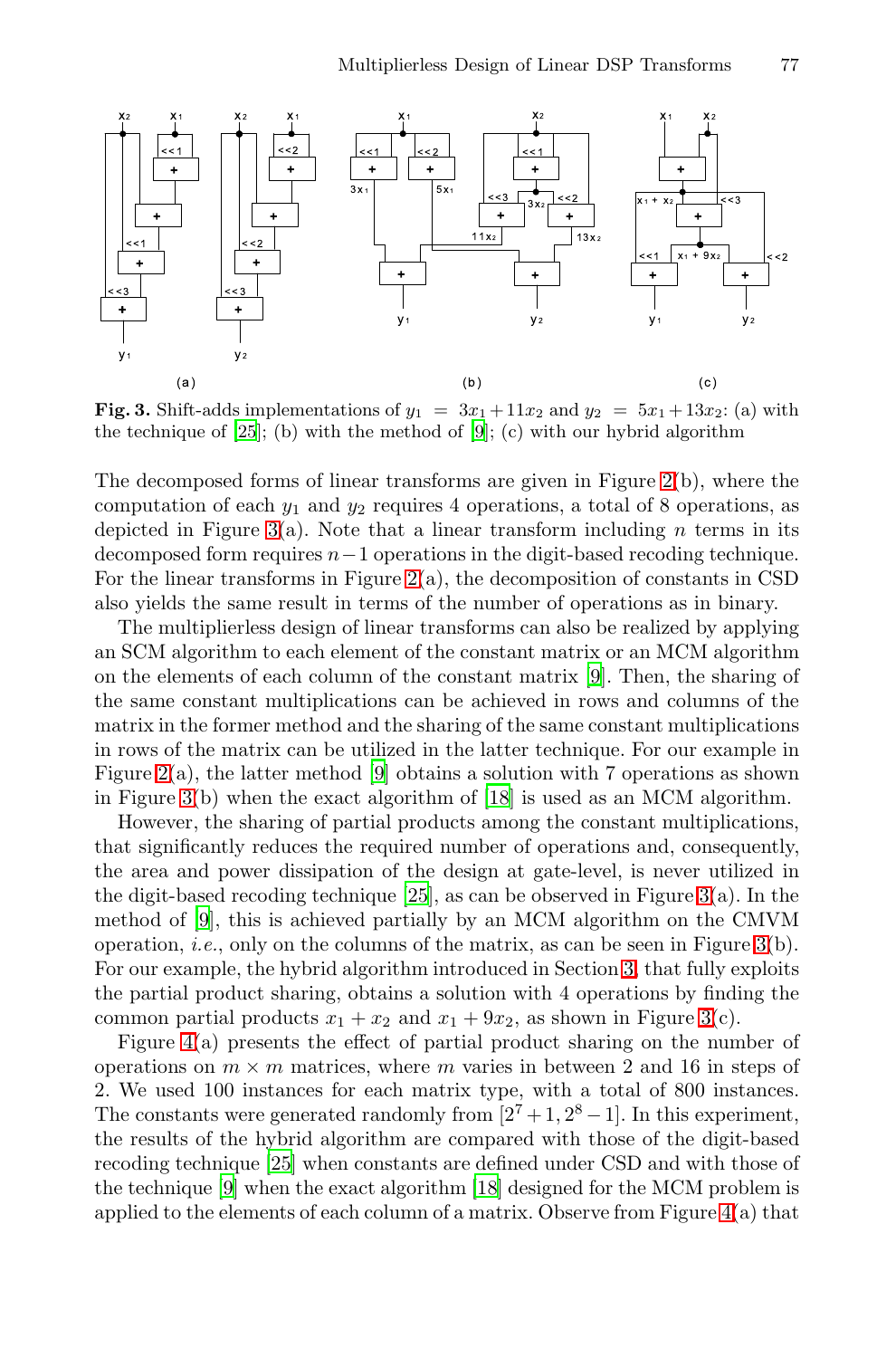<span id="page-5-0"></span>

**Fig. 4.** (a) Effect of partial product sharing on the number of operations; (b) Effect of number representation on the minimum number of adder-steps

as the size of the matrix (*m*) increases, the impact of partial product sharing on the number of operations increases. The maximum gain in terms of the average number of operations between the hybrid algorithm and the digit-based recoding technique [25], which does not exploit any sharing, is  $44.2\%$  on  $16 \times 16$  matrices. The maximum gain between the hybrid algorithm and the technique [9] is 30% on the same [in](#page-19-0)stances.

**Op[tim](#page-4-0)ization of the Number of Operations under a Delay Constraint.** In many DSP systems, performance is also a crucial parameter and circuit area is generally expandable in order to achieve a given performance target. Although the delay parameter is dependent on several implementation issues, such as placement and ro[uti](#page-3-0)ng, the delay of a CMVM operation is generally considered in t[erm](#page-3-0)s of the number of adder-steps which denotes the maximal number of adders/subtracters in series [3]. As an example, the shift-adds designs of linear transforms in Figures  $3(a)-(c)$  have 4, 3, and 3 adder-steps, respectively.

T[he m](#page-20-8)inimum adder-steps of a linear transform  $y_j$  is computed by decomposing its constants  $c_{jk}$  under a number representation, finding the number of terms in its decomposed form,  $S(y_i)$ , and computing  $\lceil log_2 S(y_i) \rceil$ , as if all its terms in the decomposed form were realized in a binary tree. Returning to the linear transforms  $y_1$  and  $y_2$  in Figure 2(a), their decomposed forms under binary consist of 5 terms (Figure 2(b)) and hence, the minimum adder-steps of both linear transforms are computed as 3.

Given a set of linear transforms  $Y = \{y_1, \ldots, y_m\}$ , the minimum adder-steps of a CMVM operation [26] is computed as the maximum of the minimum addersteps of each linear transform:

$$
min\_delay_{\text{CMVM}} = \max_{y_j} \{ \lceil log_2 S(y_j) \rceil \} \tag{2}
$$

Thus, the minimum adder-steps of the CMVM operation realizing  $y_1$  and  $y_2$  in Figure  $2(a)$  is computed as 3. Note that  $min\_delay_{\text{CMVM}}$  of Eqn. 2 is generally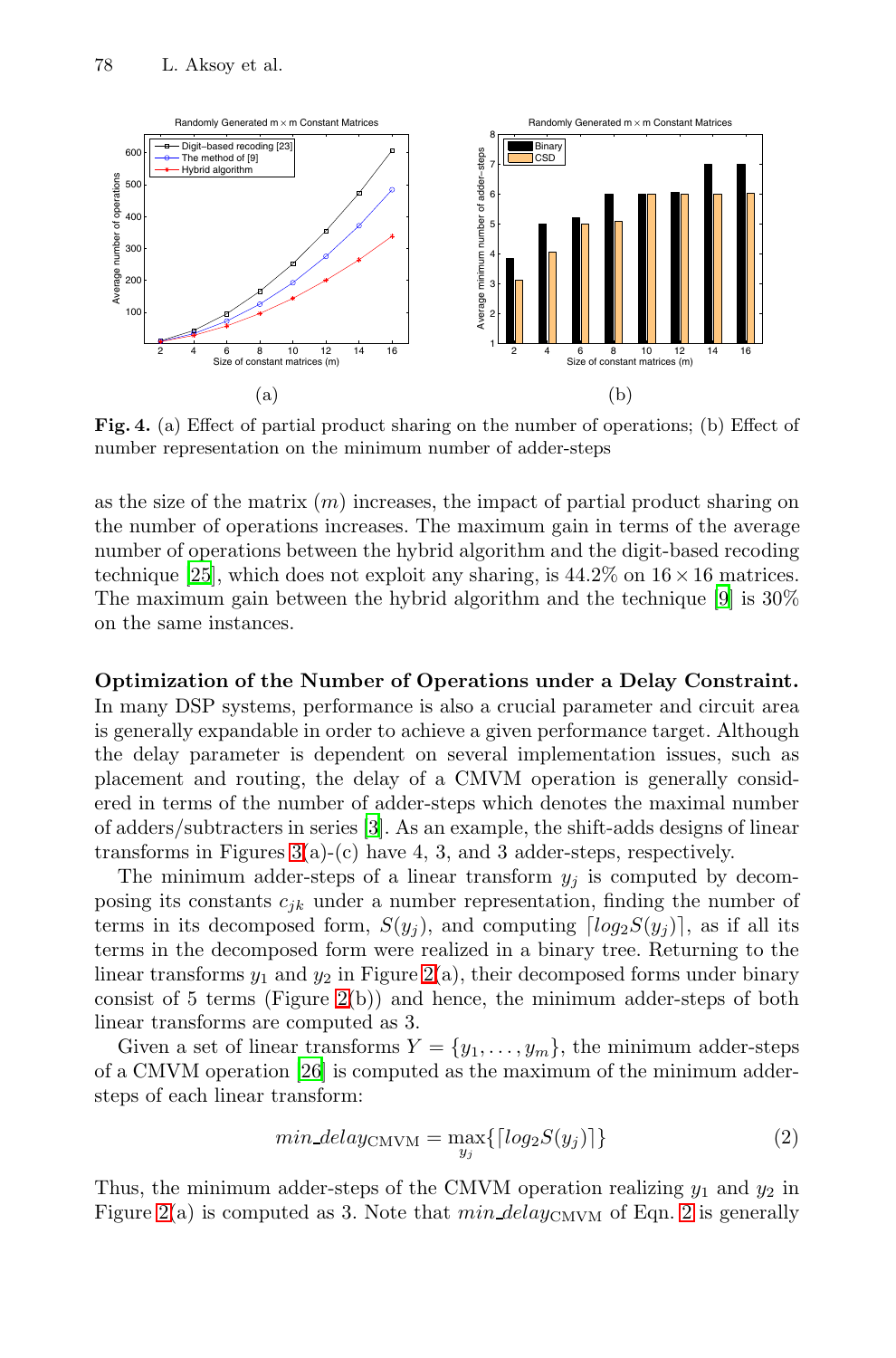determined when constants are defined under CSD since the CSD representation of a constant includes the minimum number of nonzero digits. However, in the case of high-level algorithms that extract the implementations of linear transforms when the constants are defined under a number representation, the given number representation determines the minimum adder-steps of the CMVM operation. Figure 4(b) presents the effect of a number representation on the minimum number of adder-steps on the previously used benchmark set. Observe that the use of binary representation may lead to greater minimum adder-steps with respect to CSD since a constant is generally represented with a larger number of nonzero digits in binary compared to CSD.

Thus, the problem of optimizing the number of operations in linear transforms under a delay constraint can be defined as:

**Definition 2.** cmvm problem under a delay constraint. *Given a set of* [l](#page-19-5)i[ne](#page-19-6)ar transforms,  $Y = \{y_1, \ldots, y_m\}$ , and the delay constraint *dc*, where  $dc \geq min\_delay_{\text{CMVM}}$  $dc \geq min\_delay_{\text{CMVM}}$  $dc \geq min\_delay_{\text{CMVM}}$ , find the mi[ni](#page-19-4)[mum](#page-20-10) [nu](#page-20-11)[mbe](#page-20-1)r of addition and subtraction *operations that generate the linear transforms with a delay not exceeding dc.*

## **2.3 Related Work**

The high-level algorithms designed for the multiplierless realization of constant multiplications are generally categorized in two classes: common subexpression elimination (CSE) [4, 9–13] and graph-based (GB) [2, 15, 17–20] techniques. [Al](#page-20-11)[thou](#page-20-6)gh both CSE and GB algorithms aim to maximize the sharing of partial products, they differ in the sear[ch](#page-19-8) [spa](#page-20-11)ce that they explore. The CSE algorithms initially define the constants under a number representation. Then, all possible subexpressions are extracted from the representations of constants and [the](#page-20-12) "best" subexpression, generally, the most common, is chosen to be shared among the constant multiplications. The GB algorithms are not limited to any particular number representation and consider a larger number of alternative implementations of a constant multiplication, yielding better solutions than the CSE algorithms [17, 18]. Here, we only mention the algorithms applied to the CMVM problem. However, the readers are referred to [10, 17] for further details on the CSE and GB algorithms designed for the MCM instances.

The [CM](#page-20-9)VM problem was formalized as a 0-1 integer linear programming (ILP) problem in [11], where the possible implementations of linear transforms [a](#page-20-13)[re e](#page-20-14)[xtra](#page-20-15)cted after constants are defined under a number representation and the decomposed forms of linear transforms are obtained. However, the CSE algorithm [11] only considers the 2-term subexpressions due to the exponential growth in the size of 0-1 ILP problems. Furthermore, the exact CSE algorithm of [13] exploits all possible subexpressions and finds a solution with the minimum number of operations by representing the CMVM problem as a 0-1 ILP problem. It is shown in [13] that the exact CSE algorithm can be applied to small size constant matrices with small constants. On the other hand, the CSE heuristics of  $[5, 12, 27, 28]$  initially determine each linear transform by simply multiplying each row of the constant matrix with the input vector, as given in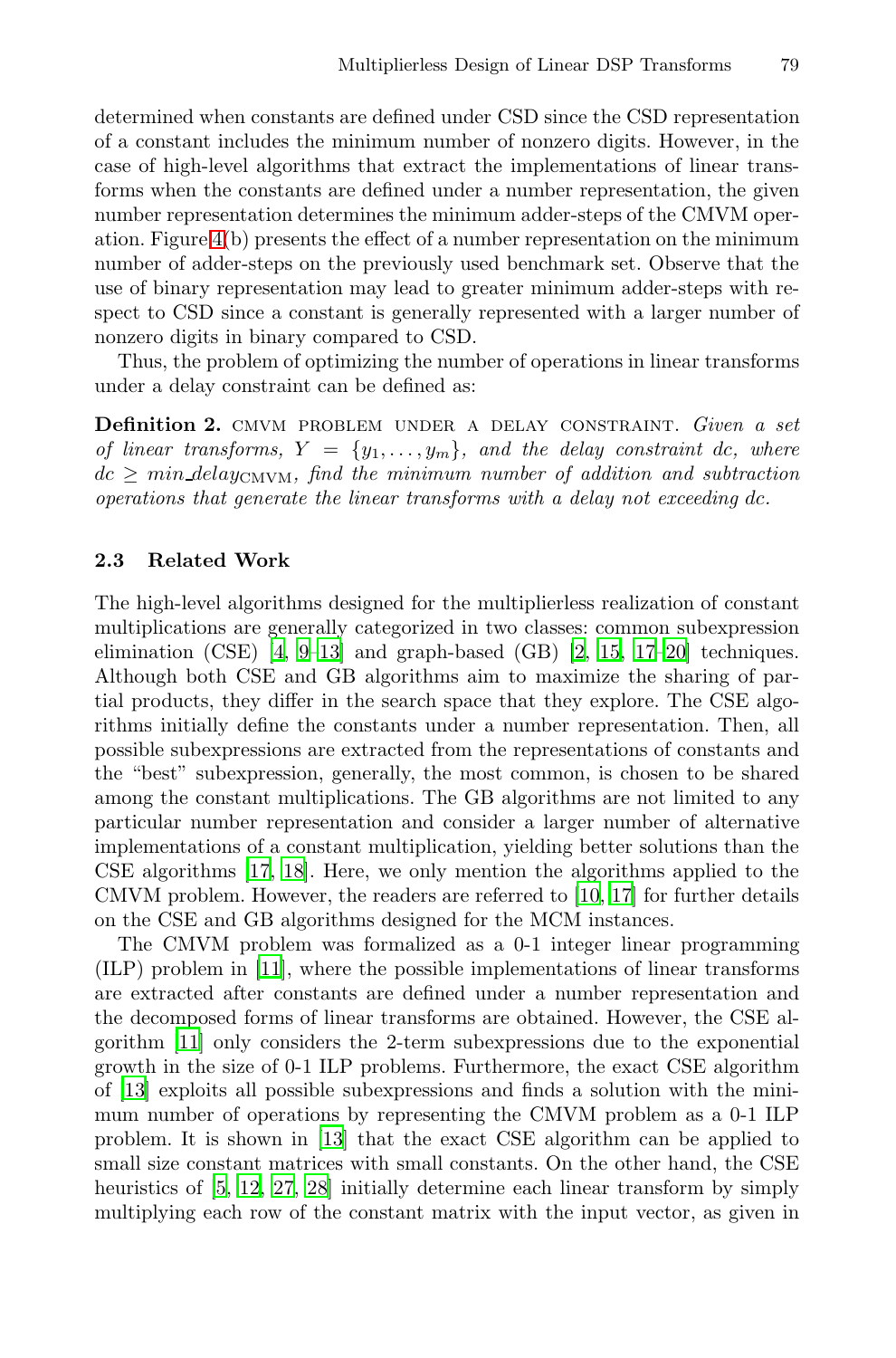Eqn 1, define the constants under CSD represent[ati](#page-19-1)on, and obtain the decomposed fo[rms](#page-20-16) of linear transforms. Then, the sharing of common subexpressions is achieved based on heuristics. The algorith[m](#page-19-1) of [12] selects the most common 2-term subexpression and eliminates its occurrences in the expressions in each iteration until there is no subexpression with a number of occurrences greater than 1. This algori[thm](#page-20-17) [is](#page-20-10) extended to handle a delay constraint in [27]. The algorithm of [28] chooses its subexpressions based on a cost value which is computed as the multiplication of the number of terms in the subexpression by the number of its occurrences in the linear transfor[ms.](#page-20-2) The algorithm of [5] relies on an efficient CSE algorithm [29] that iteratively searches a subexpression with the maximal number of terms and with at least 2 occurrence[s. I](#page-20-2)n [5], the selection of a subexpression is also modified by taking into account the conflicts between the possible subexpressions.

<span id="page-7-0"></span>In [19], the efficient techniques of [14, 15] proposed for the MCM instances are modified to handle the CMVM problem. Keeping in mind that the input variables  $x_1, x_2, \ldots, x_n$  and their shifted values are always available and the input variables are stored in a f[und](#page-20-1)amental set, the algorithm of [19] iteratively finds all possible sums of elements of the fundamental set, chooses the one that is the closest to any linear linear transform in terms of the adder cost distance [19], and stores it in the fundamental set. If a possible sum of two elements in the fundamental set equals to a linear transform, the adder cost distance is 0 at this time, the linear transform is moved to the fundamental set. The algorithm of [19] continues until all the linear transf[orm](#page-20-1)s are synthesized. However, it is computationally intensive for large size matrices and thus, can only be applied to small size matrices. Moreover, the algorithm of [20] is based on the algorithm of [16] designed for the MCM instances. It initially computes the differences between each two linear transforms and determines their implementation cost values. Then, it uses a minimum spanning tree (MST) algorithm to find the realizations of linear transforms with differences, that have the minimum cost, and replaces the linear transforms with these differences. The algorithm iterates until all the linear transforms are synthesized. As stated in [20], the algorithm is limited to the number of linear transforms and the bitwidth of constants due to the application of the MST algorithm in each iteration.

## **3 The Hybrid Algorithms**

This section introduces the hybrid algorithm, called Hcmvm, designed for the multiplierless realization of linear transforms. The Hcmvm algorithm combines less-complex and time-efficient techniques from the CSE and GB algorithms to take the advantages of both techniques. It iteratively finds alternative realizations of linear transforms using the GB difference method and applies a CSE heuristic to further reduce the hardware complexity by sharing the common subexpressions. Hence, in the hybrid algorithm, the main drawback of a CSE algorithm, *i.e.*, its limitation to a number representation, is partially eliminated using a GB algorithm, and the main drawback of a GB algorithm, *i.e.*, its timeconsuming search process, is partially decreased using a CSE heuristic. Although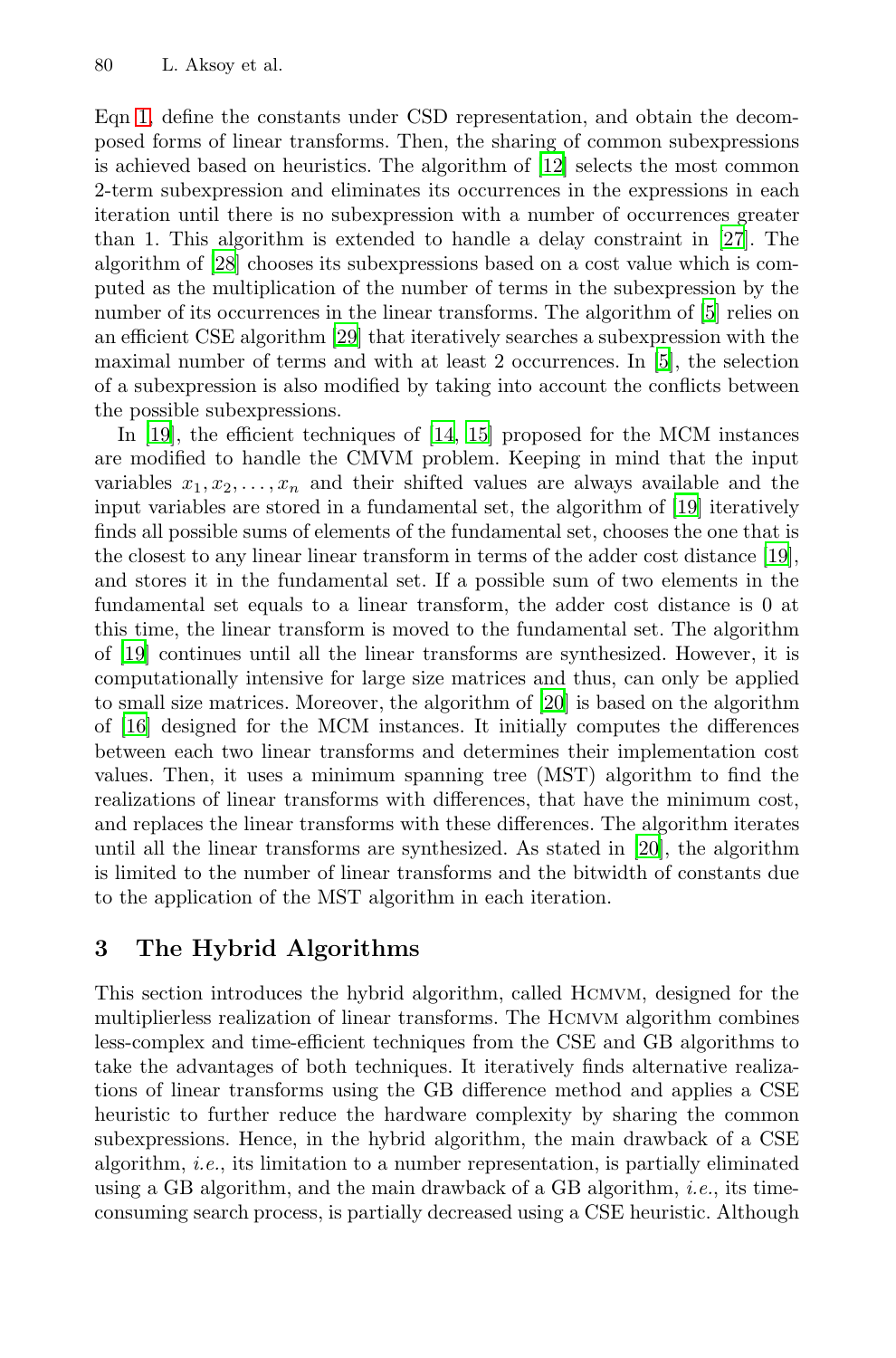the hybrid algorithm finds solutions with the fewest number of operations, leading to low-complexity designs at gate-level, its solutions can be realized in a large number of adder-steps due to the partial product sharing, yielding CMVM designs with large delay at gate-level. To overcome this disadvantage, we also describe its modified version, called HCMVM-DC, that can find a solution under a delay constraint and enables us to find the optimal tradeoff between area and delay in a CMVM design.

## **3.1 The** Hcmvm **Algorithm**

The hybrid algorithm can handle the constants under binary and CSD where there is a unique representation for each constant. In its preprocessing phase, each linear transform is converted to an odd and positive expression, *i.e.*, it is divided by 2 until at least one of its constants is odd, and it is multiplied by -1 if the sign of the first nonzero constant in the expression is negative. Then, these expressions are stored in a set called *Eset* without repetition.

As done in GB algorithms designed for the MCM instances [15, 17, 18], the linear transforms, that can be synthesized using a single operation (the inputs of these linear transforms are: an element of the input vector; an implemented linear transform; or their shifted versions), are found iteratively and moved from *Eset* to *Iset* which will include the implemented expressions. As a simple example, consider the linear transforms  $y_1 = x_1 + x_2$ ,  $y_2 = x_1 + x_3$ , and  $y_3 = 3x_1 + x_2 + 2x_3$ . Observe that  $y_1$  and  $y_2$  can be implemented using a single operation, whose inputs are the input variables, and  $y_3$  can be synthesized as  $y_1 + y_2 \ll 1$ . This is the optimal part of the hybrid algorithm, meaning that, when all the linear transforms are realized in this part, the minimum solution is obtained.

If *Eset* is still not empty, Hcmvm switches to its heuristic part given as:

- 1. Find a solution on the expressions of *Eset* with the CSE algorithm, called  $H<sub>2MC</sub>$ , that will be described next, and record its solution (considering also the number of elements in *Iset*) as the best solution found so far (*bs*).
- 2. Compute the cost of each expression in *Eset* as the total number of nonzero digits of each constant under the given number representation (binary or CSD) used in  $H_{2MC}$ .
- 3. Sort the expressions in a descending order based on their cost values.
- 4. For each expression in *Eset*, *Eset<sub>i</sub>*, with a cost value  $cost_i$ , where  $i < m$  and *m* denotes the number of expressions in *Eset*,
	- (a) Find all the implementations of *Eset<sup>i</sup>* including an expression in *Eset*, *Eset<sub>j</sub>*, as *Eset<sub>i</sub>* = *Eset<sub>j</sub>*  $\ll l_1 + d_{ij} \ll l_2$ , where  $i < j \leq m$  and  $l_1, l_2 \geq 0$  denote the left shifts. Then, compute all the differences of *Eset<sub>i</sub>* as  $d_{ij} \ll l_2 = Eset_i - Eset_j \ll l_1$ .
	- (b) Determine the cost of each difference in terms of the total number of nonzero digits of each constant under the given number representation and find the difference with the minimum cost value (*costd*).
	- (c) If  $cost_d < cost_i 1$ , then move  $Eset_i$  from *Eset* to *Iset* and add the difference *dij* with the minimum cost value into *Eset*, in place of *Eseti*.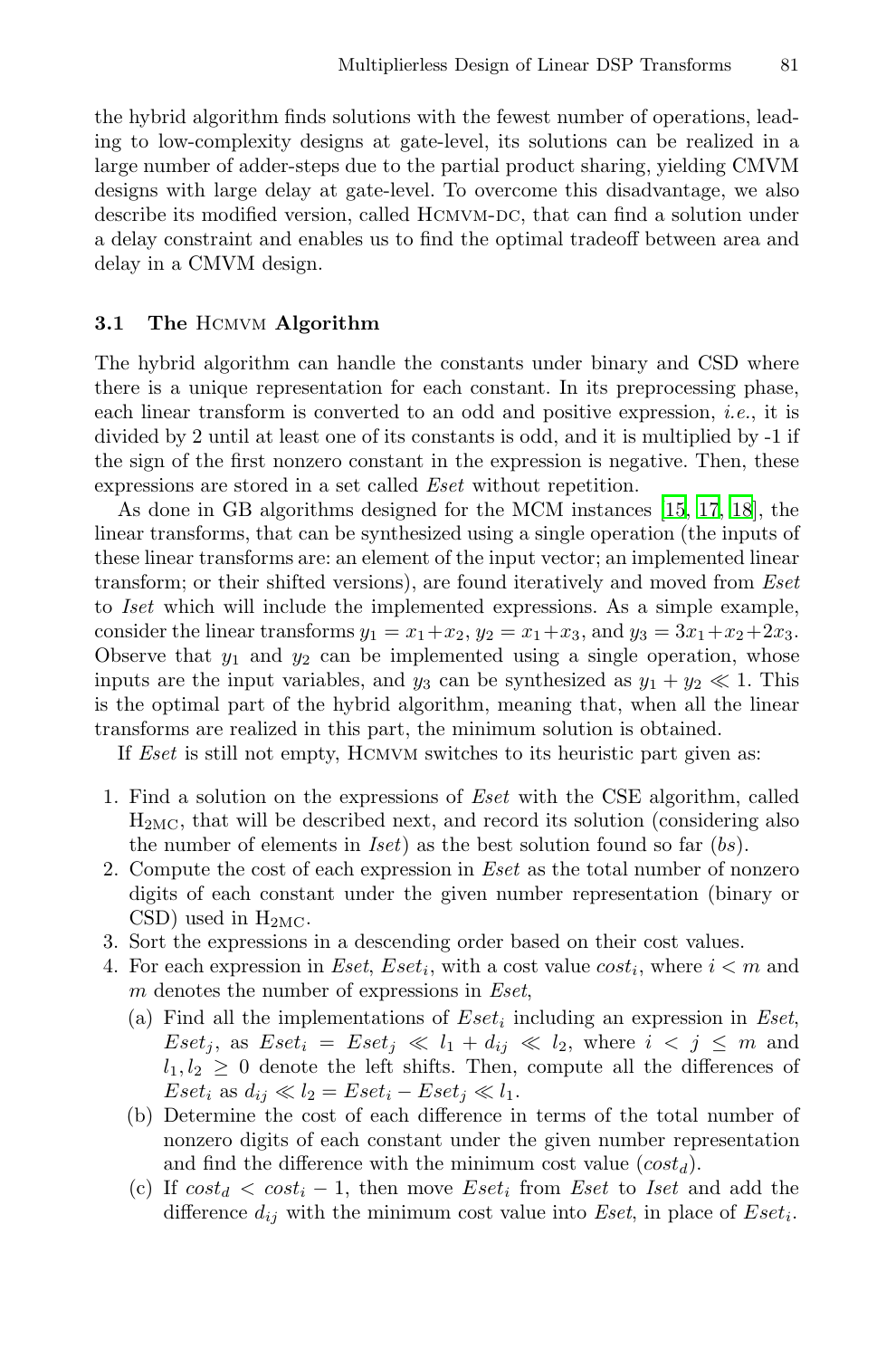- 82 L. Aksoy et al.
- 5. If none of expressions is replaced with a difference (there are no promising differences for an expression in *Eset*), return the best solution found so far.
- 6. Otherwise, apply H2MC to the expressions of *Eset* and obtain a set of operations realizing these expressions.
- 7. If the number of operations in the solution of  $H_{2MC}$  plus the number of elements in *Iset* is less than *bs*, update the *bs* value. Note that each element of *Iset* requires a single operation to be implemented.
- 8. Go to Step 2 and repeat the process.

T[he](#page-20-1) reason be[h](#page-20-1)ind the application of  $H_{2MC}$  in Step 1 of the heuristic part is to determine an upper bound of the search space and also, to obtain a solution in case the difference method cannot achieve any promising difference on the initial *Eset*. This guarantees that a solution of Hcmvm always includes a number of operations less than or equal to that of  $H_{2MC}$ . Note also that in Step 4(a) of the heuristic part, the left shifts are limited to the maximum bitwidth of constants in the expressions while searching for the implementations of an expression.

Figure 5 illustrates the procedure of Hcmvm on the first example of [20] when  $H_{2MC}$  defines the constants under CSD. In this figure, the values between parenthesis next to the expressions denote the respective cost values. Initially,  $H_{2MC}$  is applied to the linear transforms and a solution with 19 operations is obtained. Then, in the first iteration, the linear transforms  $Eset_1$ ,  $Eset_2$ , and *Eset*<sup>3</sup> are realized using a single operation whose inputs are an element of *Eset* and a difference with the minimum cost. These expressions are synthesized as  $Eset_1 = Eset_2 + d_{12}, Eset_2 = Eset_3 + d_{23}, Eset_3 = Eset_4 + d_{34} \ll 1.$  Then, these [l](#page-20-1)inear transforms ar[e m](#page-20-2)[oved](#page-20-1) from *Eset* to *Iset* and the associated differences are added to *Eset*. In this case, H2MC finds a solution with 10 operations on *Eset*. Thus, with 3 expressions in *Iset*, each requiring a single operation, a total of 13 operations are needed. Since this solution is better than the best solution found so far (*bs*), *i.e.*, 19, the *bs* value is updated. In the second iteration, Hcmvm follows the same procedure, realizing  $Eset_1$  as  $Eset_4 + d_{14} \ll 1$  and finding a solution with a total of 13 operations again. The HCMVM algorithm takes only two iterations since there are no more promising differences for an expression. As reported in [20], the algorithms of [19, 20] find a solution with 14 operations on this instance.

**H2MC - The CSE Heuristic.** The H2MC algorithm is based on the CSE heuristics [4, 12] that iteratively compute the most common (MC) 2-term subexpressions. Furthermore, we improved their subexpression selection heuristic (that significantly affects the final solution due to the iterative decision making) by choosing an MC 2-term subexpression such that its selection leads to the least loss of subexpression sharing in the next iterations. These subexpressions are called the most common minimum conflicting (MCmc) 2-term subexpressions.

In Hcmvm, H2MC takes *Eset* as an input and returns *Sset*, that includes the subexpressions required to realize all the expressions of *Eset*, as an output. In H2MC, for each element of *Eset*, the constants in expressions are defined under a given number representation, and the decompositions of expressions are obtained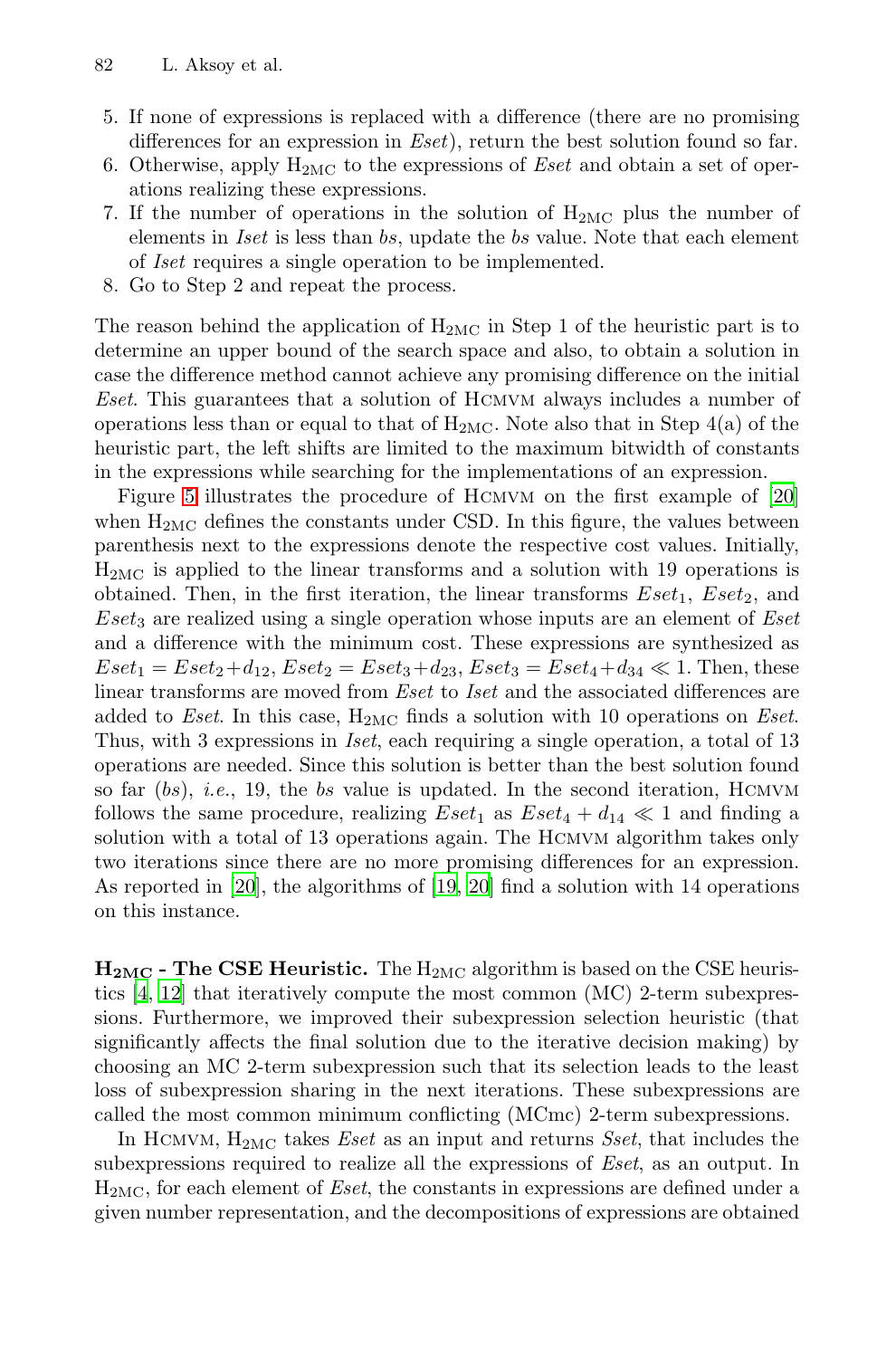| Initial expressions:                                                                |                                       |
|-------------------------------------------------------------------------------------|---------------------------------------|
| $y_1 = 7x_1 + 8x_2 + 2x_3 + 13x_4$                                                  |                                       |
| $y_2 = 12x_1 + 11x_2 + 7x_3 + 13x_4$                                                |                                       |
| $y_3 = 5x_1 + 8x_2 + 2x_3 + 15x_4$                                                  |                                       |
| $y_4 = 7x_1 + 11x_2 + 7x_3 + 11x_4$                                                 |                                       |
| Solution of $H_{2MC}$ on initial expressions: 19 operations, $bs = 19$              |                                       |
| Iteration 1                                                                         |                                       |
| Expressions of <i>Eset</i> and chosen differences:                                  |                                       |
| $Eset1(10): 12x1 + 11x2 + 7x3 + 13x4$ $d_{12}(3): 5x1 + 2x4$                        |                                       |
| $Eset2(10): 7x1 + 11x2 + 7x3 + 11x4$                                                | $d_{23}(5): 3x_2 + 5x_3 - 2x_4$       |
| $Eset_3(7): 7x_1 + 8x_2 + 2x_3 + 13x_4$                                             | $d_{34}(2): x_1-x_4$                  |
| $Eset_4(6): 5x_1 + 8x_2 + 2x_3 + 15x_4$                                             |                                       |
| Expressions in <i>Eset</i> :                                                        | Expressions in <i>Iset</i> :          |
| $5x_1 + 2x_4$                                                                       | $12x_1 + 11x_2 + 7x_3 + 13x_4$        |
| $3x_2 + 5x_3 - 2x_4$                                                                | $7x_1 + 11x_2 + 7x_3 + 11x_4$         |
| $x_1 - x_4$                                                                         | $7x_1 + 8x_2 + 2x_3 + 13x_4$          |
| $5x_1 + 8x_2 + 2x_3 + 15x_4$                                                        |                                       |
| Solution of $H_{2MC}$ on Eset: 10 operations, Total: $10 +  Iset  = 13$ , $bs = 13$ |                                       |
| Iteration 2                                                                         |                                       |
| Expressions of <i>Eset</i> and chosen differences:                                  |                                       |
| $Eset1(6): 5x1 + 8x2 + 2x3 + 15x4$                                                  | $d_{14}(4): 2x_1 + 4x_2 + x_3 + 8x_4$ |
| $Eset_2(5): 3x_2 + 5x_3 - 2x_4$                                                     |                                       |
| $Eset_3(3): 5x_1 + 2x_4$                                                            |                                       |
| $Eset_4(2): x_1 - x_4$                                                              |                                       |
| Expressions in <i>Eset</i> :                                                        | Expressions in <i>Iset</i> :          |
| $2x_1 + 4x_2 + x_3 + 8x_4$                                                          | $12x_1 + 11x_2 + 7x_3 + 13x_4$        |
| $3x_2 + 5x_3 - 2x_4$                                                                | $7x_1 + 11x_2 + 7x_3 + 11x_4$         |
| $5x_1 + 2x_4$                                                                       | $7x_1 + 8x_2 + 2x_3 + 13x_4$          |
| $x_1-x_4$                                                                           | $5x_1 + 8x_2 + 2x_3 + 15x_4$          |
| Solution of $H_{2MC}$ on <i>Eset</i> : 9 operations, Total: $9 +  Iset  = 13$       |                                       |

<span id="page-10-0"></span>Fig. 5. Procedure of the HCMVM algorithm

and stored in a set called *Dset*. The part of H2MC, where the MCmc 2-term subexpressions are found and replaced in the decompositions of expressions, is given as follows:

- 1. Form a set, called *Sset*, that will store the selected 2-term subexpressions.
- 2. For each 2-term subexpression, that is extracted from the decompositions of expressions in *Dset*, convert the subexpression to positive and odd, find its occurrences in the elements of *Dset* considering its negated and shifted versions, and determine the MC 2-term subexpressions.
- 3. If the maximum number of occurrences of the MC 2-term subexpressions is 1, then return *Dset* and *Sset*.
- 4. Otherwise, find the minimum conflicting 2-term subexpressions in the MC 2-term subexpressions, *i.e.*, the MCmc 2-term subexpressions. In this case,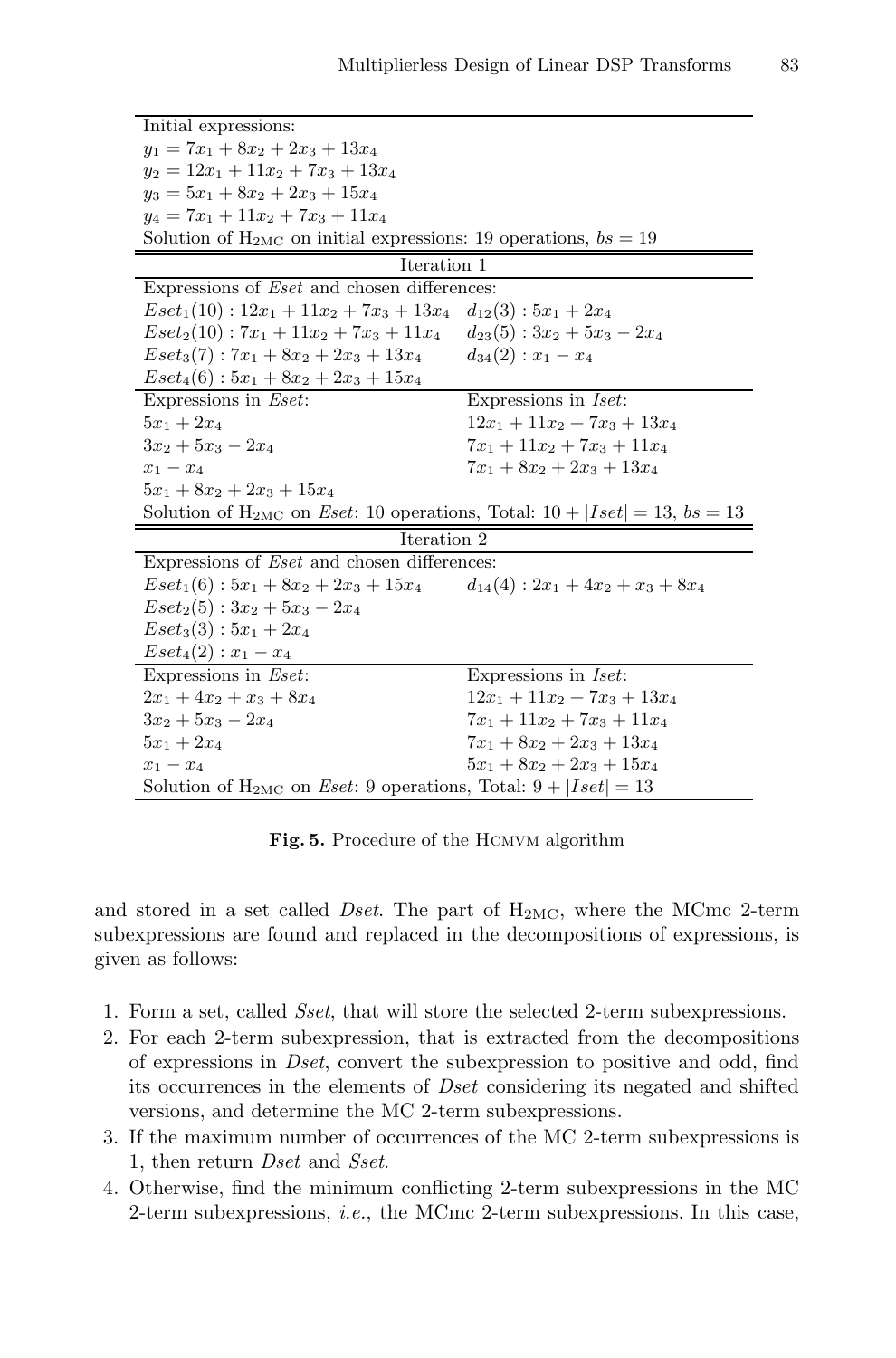for each MC 2-term subexpression, we compute the number of MC 2-terms subexpressions it conflicts with.

5. Select one of the MCmc 2-term subexpressions, add it to *Sset* by labeling it with a variable, replace its occurrences in *Dset* with its label, go to Step 2.

Figure 6 illustrates the [pr](#page-12-0)ocedure of H2MC when constants are defined under CSD. In the first iteration, two MC 2-term subexpressions, that both occur in *y*<sup>1</sup> once and in *y*<sup>2</sup> twice, with a total of 3 occurrences, are obtained. Note that the occurrences can also be found in negated or shifted forms. However, the occurrences of the MC 2-term subexpressions in the linear transforms conflict with each other, indicating that selecting one of them will eliminate the other in the next iteration. The MCmc 2-term subexpressions are determined as MC 2 term subexpressions, and in this iteration, the subexpression  $x_2 + 16x_2$  is chosen and replaced in the expressions. In Figure 6, the occurrences of selected MCmc 2-term subexpressions in *Dset* are shown in bold. In the second iteration, there are three MC 2-term subexpressions with two occurrences. The subexpressions  $x_1 + 4x_2$  and  $2x_1 + a$  occur only in  $y_1$  and  $y_2$ , respectively. The subexpression  $-x_1 + 16x_1$  occurs in both expressions and its occurrences conflict with the occurrences of both  $x_1+4x_2$  and  $2x_1+a$ . Thus, the MCmc 2-term subexpressions are determined as  $x_1+4x_2$  and  $2x_1+a$ , and in this iteration,  $2x_1+a$  is chosen and replaced in the expressions. Hence, in the third iteration,  $x_1 + 4x_2$  is encountered again, is selected, and replaced in the expressions. The resulting expressions do not include 2-term subexpressions with a number of occurrence greater than 1. Thus,  $H_{2MC}$  finds a solution with a total of 7 operations, 3 operations for the 2-ter[m s](#page-20-18)ubexpressions selected in each iteration (the elements of *Sset*) and 4 operations for the elements of the final *Dset*.

To illustrate the impact of selecting an MCmc 2-term subexpression, observe that if the MC 2-term subexpression  $-x_1+16x_1$  had been selected in the second iteration, there would not be any 2-term with a maximum occurrence greater than 1 in the next iteration since this subexpression would remove the occurrences of  $x_1 + 4x_2$  and  $2x_1 + a$ . In this case, 8 operations would be required.

Note that the realization of expressions in the final *Dset* is a trivial process. However, as stated in [30], the high-level algorithms should also consider the gate-level implementation of operations to further reduce the hardware complexity. Hence, while synthesizing the expressions in the final *Dset*, we apply some hardware optimizations without changing the number of operations. For each expression in the final *Dset* including more than 2 terms, we separate the terms into two sets, *Pset* and *Mset*, considering their sign. This comes from the fact that although the cost of an adder and a subtracter is assumed to be equal in high-level algorithms, a subtracter occupies larger area than an adder at gate-level. Then, in each *Pset* and *Mset*, we iteratively select two terms, that have the smallest bitwidth, *i.e.*, the narrowest (require less hardware), to be the inputs of an adder, generate the output of the adder, label it with a variable, store it to *Sset* as a 2-term subexpression, remove these two inputs from the set, and add the output of the adder to the set. This process is iterated until the number of elements of each set is equal to 1. Note that if the initial *Mset* is not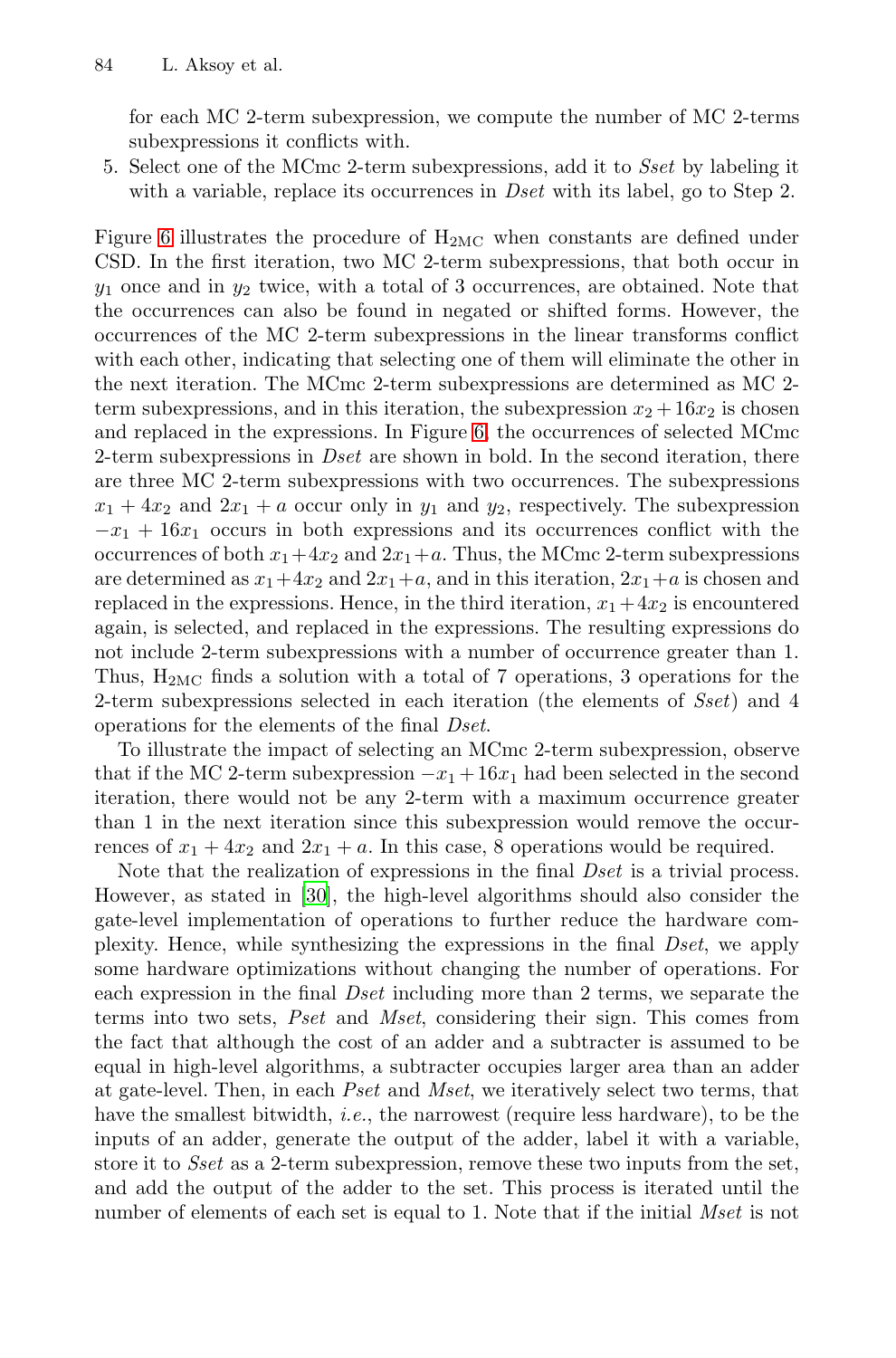<span id="page-12-0"></span>

| Initial expressions:                                                      |                              |
|---------------------------------------------------------------------------|------------------------------|
| $y_1 = 15x_1 + 43x_2$                                                     |                              |
| $y_2 = 38x_1 + 51x_2$                                                     |                              |
| Initial expressions in <i>Dset</i> :                                      |                              |
| $Dset_1 = -x_1 + 16x_1 - x_2 - 4x_2 - 16x_2 + 64x_2$                      |                              |
| $Dset_2 = -2x_1 + 8x_1 + 32x_1 - x_2 + 4x_2 - 16x_2 + 64x_2$              |                              |
| Iteration 1                                                               |                              |
| MC 2-terms: $x_2 + 16x_2, -x_2 + 4x_2$ (#occurrences = 3)                 |                              |
| MCmc 2-terms: $x_2 + 16x_2$ , $-x_2 + 4x_2$                               |                              |
| Current expressions in <i>Dset</i> :                                      | Current expressions in Sset: |
| $Dset_1 = -x_1 + 16x_1 - 4x_2 + 64x_2 - a$ $Sset_1 = a = x_2 + 16x_2$     |                              |
| $Dset_2 = -2x_1+8x_1+32x_1-a+4a$                                          |                              |
| Iteration 2                                                               |                              |
| MC 2-terms: $-x_1 + 16x_1$ , $x_1 + 4x_2$ , $2x_1 + a$ (#occurrences = 2) |                              |
| MCmc 2-terms: $x_1 + 4x_2$ , $2x_1 + a$                                   |                              |
| Current expressions in <i>Dset</i> :                                      | Current expressions in Sset: |
| $Dset_1 = -x_1+16x_1-4x_2+64x_2-a$                                        | $Sset_1 = a = x_2 + 16x_2$   |
| $Dset2 = 32x1 - b + 4b$                                                   | $Sset_2 = b = 2x_1 + a$      |
| Iteration 3                                                               |                              |
| MC 2-terms: $x_1 + 4x_2$ (#occurrences = 2)                               |                              |
| MCmc 2-terms: $x_1 + 4x_2$                                                |                              |
| Current expressions in <i>Dset</i> :                                      | Current expressions in Sset: |
| $Dset_1 = -a - c + 4c$                                                    | $Sset_1 = a = x_2 + 16x_2$   |
| $Dset_2 = 32x_1 - b + 4b$                                                 | $Sset_2 = b = 2x_1 + a$      |
|                                                                           | $Sset_3 = c = x_1 + 4x_2$    |

Fig. 6. Procedure of the H<sub>2MC</sub> algorithm

empty, the final operation will be a subtracter to realize the expression. Thus, in our example in Figure 6,  $Dset_1$  and  $Dset_2$  in the [fina](#page-3-1)l *Dset* are respectively [im](#page-13-0)plemented as 4*c* − (*a* + *c*) and (32*x*<sup>1</sup> + 4*b*) − *b*, with a total of 4 operations.

Analysis of the Hybrid Algorithm. Although the HCMVM algorithm uses the GB difference technique, that is not limited to any number representation, it also includes a CSE heuristic whose solution depends on the number representation. Figure 7(a) illustrates the impact of a number representation (binary and CSD) on the solutions of Hcmvm on the benchmark set introduced in Section 2.2. Observe from Figure 7(a) that as the size of the constant matrix  $(m)$  is increased, the difference on the average number of operations between the solutions of Hcmvm obtained under binary and CSD increases and reaches up to  $12.43$  on  $16 \times 16$  matrices. This is primarily because a constant is represented with the minimum number of nonzero digits under CSD, generating a linear transform with much less number of terms with respect to those decomposed under binary. We note that Hcmvm generally obtains better solutions when constants are defined under CSD. However, there are solutions with less number of operations obtained by Hcmvm under binary compared to those found under CSD.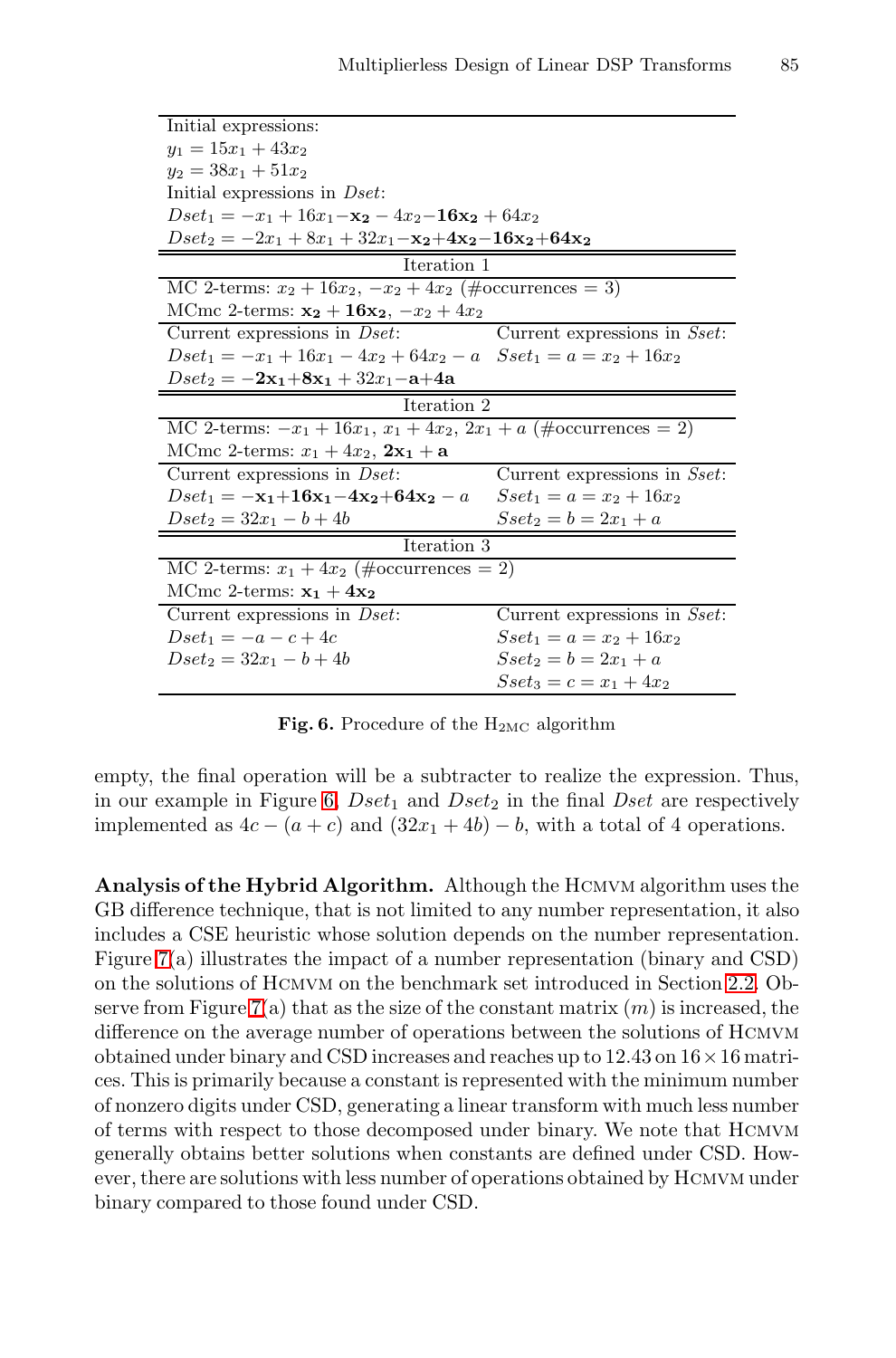

Fig. 7. Analysis of the HCMVM algorithm: (a) Effect of number representations; (b) Ef[fe](#page-20-13)ct of CSE heuristics

Moreover, the [CS](#page-20-13)E heuristic used in Hcmvm has a significant impact on its solutions. Figure 7(b) presents the effect of a CSE heuristi[c \(t](#page-20-13)he heuristic of [12] and  $H_{2MC}$ ) on the solutions of HCMVM on the benchmark set introduced in Section 2.2 when constants are defined under CSD. Note that this experiment explicitly presents the effect of using the MCmc 2-term subexpressions instead of the MC 2-term subexpressions which is the main difference between  $H_{2MC}$  and the heuristic of [12]. As can be observed from Figure 7(b), HCMVM with  $H_{2MC}$ obtains better solutions in terms of the number of operations than those of HCMVM including the heuristic of [12]. The maximum difference on the average number of operations between the solutions of HCMVM with the heuristic of [12] and HCMVM with  $H_{2MC}$  is 7.33 on  $16 \times 16$  matrices. This is simply because the use of the MCmc 2-term subexpressions increases the possibility of subexpression shari[ng in](#page-3-1) later iterations with respect to the MC 2-term subexpressions. Note also that Hcmvm can incorporate any CSE algorithm and hence, as more efficient CSE heuristics are developed, they can be adapted to Hcmvm.

### **3.2** The HCMVM-DC Algorithm

The [pr](#page-10-0)eprocessing phase of HCMVM-DC is similar to that of HCMVM, but in Hcmvm-dc, we also compute the minimum adder-steps of each linear transform as described in Section 2.2. Then, given the delay constraint, *dc*, that is greater than or equal to the minimum adder-steps of the CMVM operation computed as in Eqn. 2, in its optimal part, we synthesize the linear transforms using a single operation if their realizations do not exceed *dc*. While searching for the promising differences, we compute the minimum adder-steps of each difference and accept the synthesis of an expression only if its realization does not violate *dc*. For our example in Figure 5, given  $dc = 4$ , that is the minimum adder-steps of the CMVM operation, the realization of  $Eset_1 = Eset_2 + d_1$  in the first iteration is not possible in HCMVM-DC because the realizations of both  $Eset_1$  and  $Eset_2$ require minimum 4 adder-steps. Thus, any implementation of  $Eset_1$  with  $Eset_2$ always violates  $dc = 4$ .

<span id="page-13-0"></span>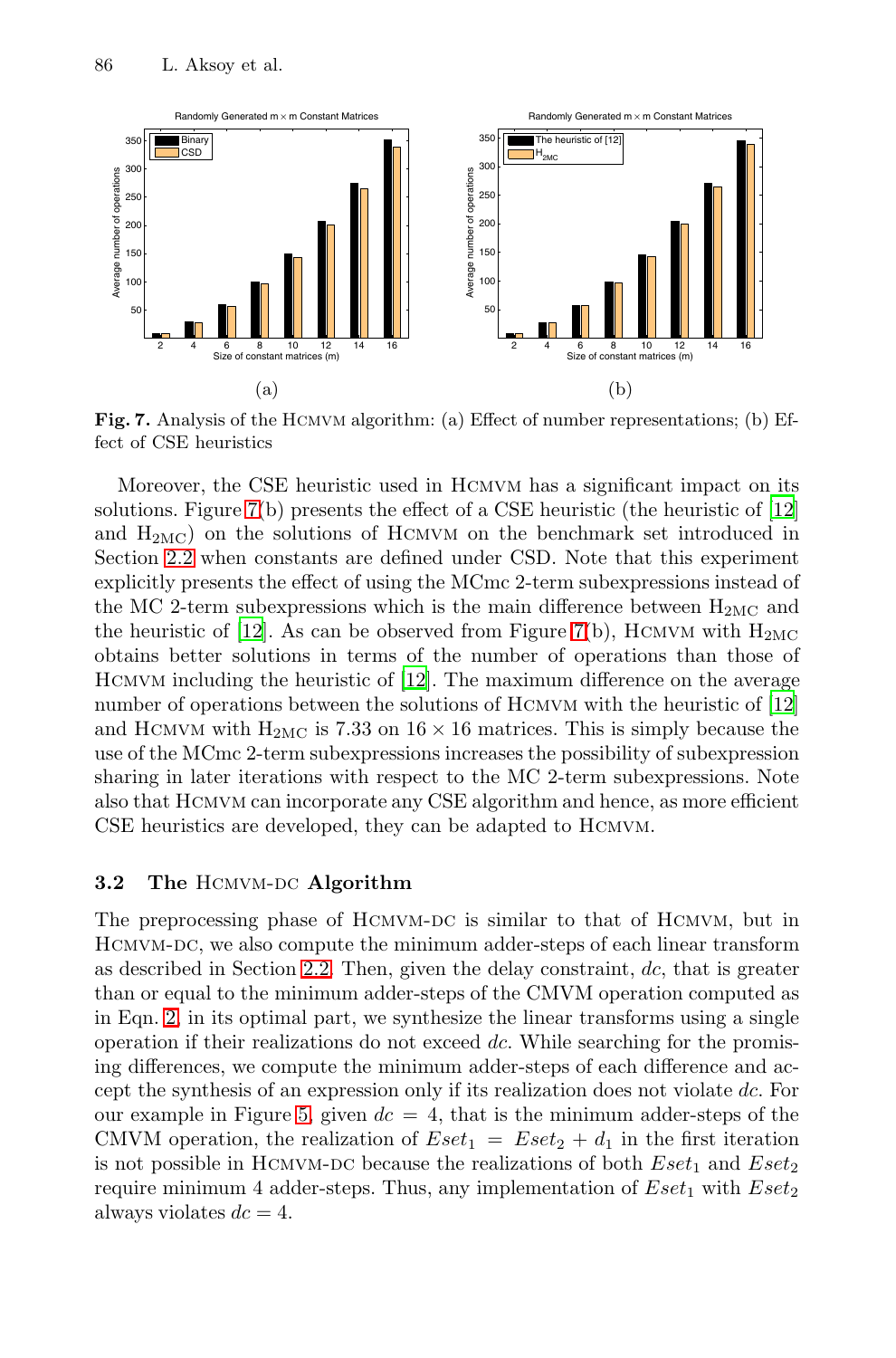

Fig. 8. Run time of algorithms: (a) H<sub>2MC</sub> and HCMVM; (b) H<sub>2MC−DC</sub> and HCMVM-DC

Moreover, we modified the  $H_{2MC}$  algorithm, called  $H_{2MC-DC}$ , to handle the delay constraint. In  $H_{2MC-DC}$ , we initially find the MC 2-term subexpressions, whose selections will not lead to a realization greater than *dc*, and then, we obtain the MCmc 2-term subexpressions among the MC 2-term subexpressions. In  $H_{2MC-DC}$ , we also apply the same hardware optimizations considered in  $H_{2MC}$ by taking into account *dc*.

Thus, with these modifications, HCMVM-DC can find a solution under a delay constraint. We note that HCMVM-DC presents a similar behavior as HCMVM under different number representations and CSE heuristics.

## **3.3 Time Complexity of the Hybrid Algorithms**

The run time of the hybrid algorithms depends on the number of iterations they take and the performance of the CSE heuristics,  $H_{2MC}$  and  $H_{2MC-DC}$ , which are used in each iteration of HCMVM and HCMVM-DC, respectively. Hence, finding a solution with a hybrid algorithm will always take longer time than a CSE heuristic. Note that the number of iterations of Hcmvm depends heavily on the linear transforms. Also, the computational complexity of the  $H_{2MC}$  algorithm is related to the number of expressio[ns \(](#page-3-1)*m*) and the number of terms in the decomposed form of each expression  $(t_i,$  where  $1 \leq i \leq m$ ). The number of 2-term subexpressions to be considered in a decomposed form of an expression including *t* terms is  $t(t-1)/2$ . As a simple example, consider the decomposed form of an expression  $x_1+x_2+x_3$ . There exist three 2-term subexpressions,  $x_1+x_2$ ,  $x_1+x_3$ , and  $x_2 + x_3$ . Thus, the maximum number of 2-term subexpressions considered in one iteration of  $H_{2MC}$  is simply  $\sum_{i=1}^{m} t_i(t_i-1)/2$ .

Figure 8 presents the average run time of the hybrid and CSE algorithms in seconds on the benchmark set introduced in Section 2.2 when constants are defined under CSD. In  $H_{2MC-DC}$  and HCMVM-DC, the delay constraint was set to the minimum adder-steps of the CMVM operation. These algorithms were implemented in matlab and were run on a PC with Intel Xeon at 2.33GHz.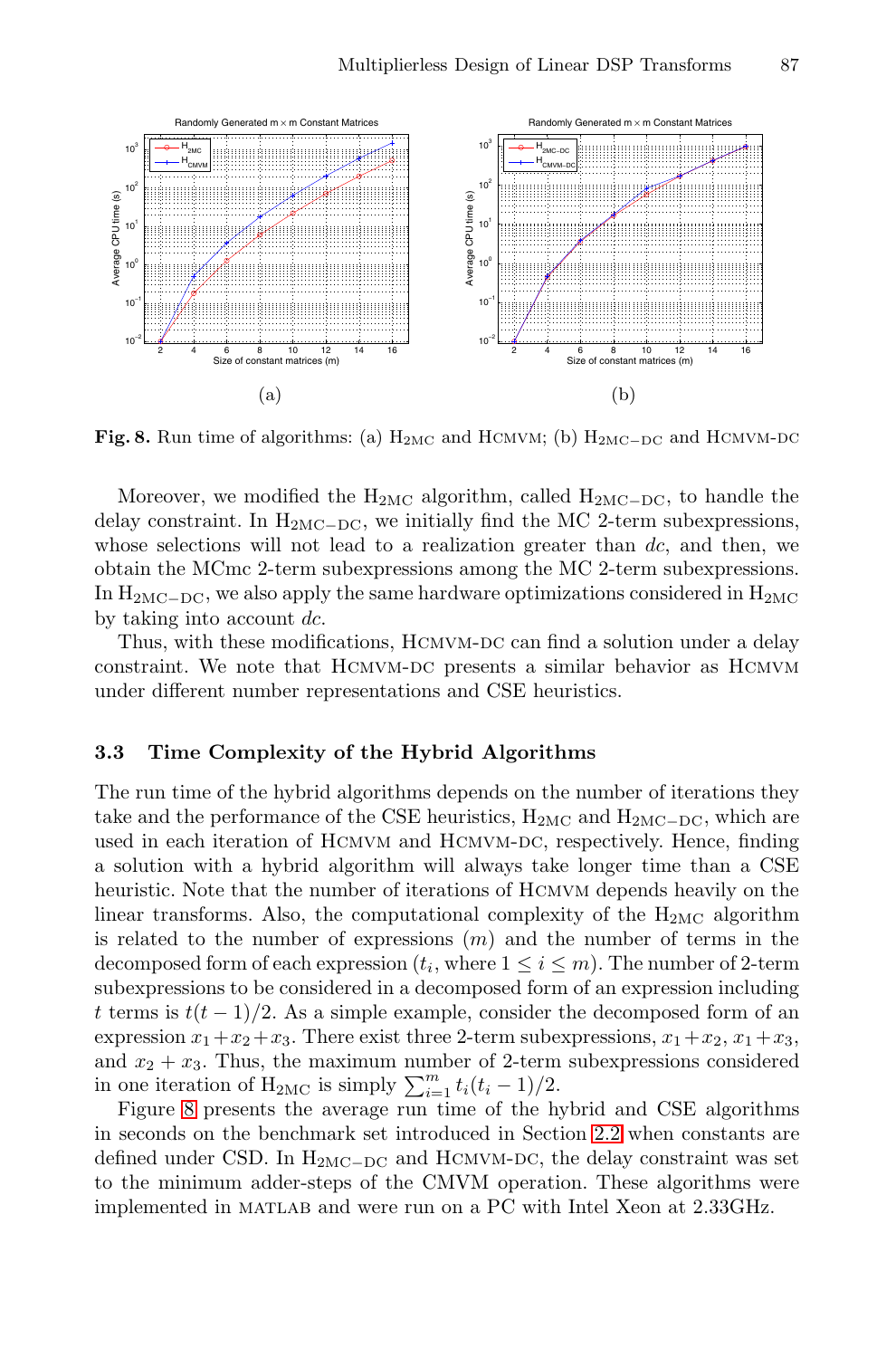<span id="page-15-1"></span>**Table 1.** Summary of results of high-level algorithms on linear DSP transforms in terms of the number of operations

| Algorithms                            | H.264 | $_{\mathrm{DCT8}}$ | IDCT8 | <b>DHT</b> | DST |
|---------------------------------------|-------|--------------------|-------|------------|-----|
| i9                                    |       | 227                | 222   | 211        | 252 |
| 8                                     |       | 202                | 183   | 209        | 238 |
| [28]                                  | 53    | 161                | 140   | 161        | 181 |
| - CSD<br>$\left\lceil 12\right\rceil$ | 51    | 147                | 138   | 159        | 176 |
| $H_{2MC}$ - CSD                       | 49    | 150                | 137   | 150        | 174 |
| HCMVM - CSD                           | 42    | 145                | 136   | 150        | 172 |

<span id="page-15-0"></span>As can be observed from Figure 8, while HCMVM takes much longer time than  $H_{2MC}$ , HCMVM-DC and  $H_{2MC-DC}$  have similar run time. In the former case, this is simply because Hcmvm generally takes more than one iteration due to the difference method. In the latter case, the delay constraint with the minimum number of adder-steps highly restricts the ability of the difference method and HCMVM-DC generally takes few iterations. On the other hand,  $H_{2MC}$  takes less time than  $H_{2MC-DC}$ . This is because  $H_{2MC-DC}$  operates with the 2-term subexpressions, which are not the most common, due to the delay constraint. Hence, it requires more 2-term subexpressions and thus, it takes more iterations to obtain [a](#page-20-15) solution than  $H_{2MC}$  that considers the most common 2-term subexpressions. Overall, HCMVM-DC takes less time than HCMVM since it takes less number of iterations than Hcmvm due to the delay constraint.

# **4 Experimental Results**

This section presents the high-level resu[lts](#page-3-2) of previously proposed algorithms [5, 8, 9, 12, 27, 28] and of the algorithms introduced in this chapter on linear DSP transforms and random instances. We have [als](#page-20-19)o implemented the algorithms of [[12,](#page-20-15) 27]. Moreover, we developed a computer-aided design (CAD) tool that automatically describes the solutions of high-level algorithms under the shift-adds architecture in VHDL. The CAD tool is also capable of describing the direct realizations of linear transforms in VHDL where they are defined as the summati[on](#page-15-1)s of constant multiplications as g[ive](#page-19-3)[n](#page-19-6) i[n E](#page-20-15)qn. 1. Additionally, this section presents the gate-level results of  $20 \times 20$  DCTs designed using the solutions of high-level algorithms. The DCTs were synthesized using the Cadence Encounter RTL Compiler with the Nangate 45nm Open Cell library [31].

The first experiment set [28] consists of a  $7 \times 3$  H.264 video compression transform, an 8-point DCT, an 8-point inverse DCT (IDCT), an  $8 \times 8$  discrete Hartley transform (DHT), and an  $8 \times 8$  DST. The constants are defined using 14 bits. The solutions of the high-level algorithms in terms of the number of operations are given in Table 1 where the results of algorithms [8, 9, 28] were taken from [28]. In  $H_{2MC}$  and HCMVM, the constants were defined under CSD. Observe that Hcmvm finds better solutions than all algorithms in terms of the number of operations (except that both H2MC and Hcmvm obtain the best solution on the DHT instance).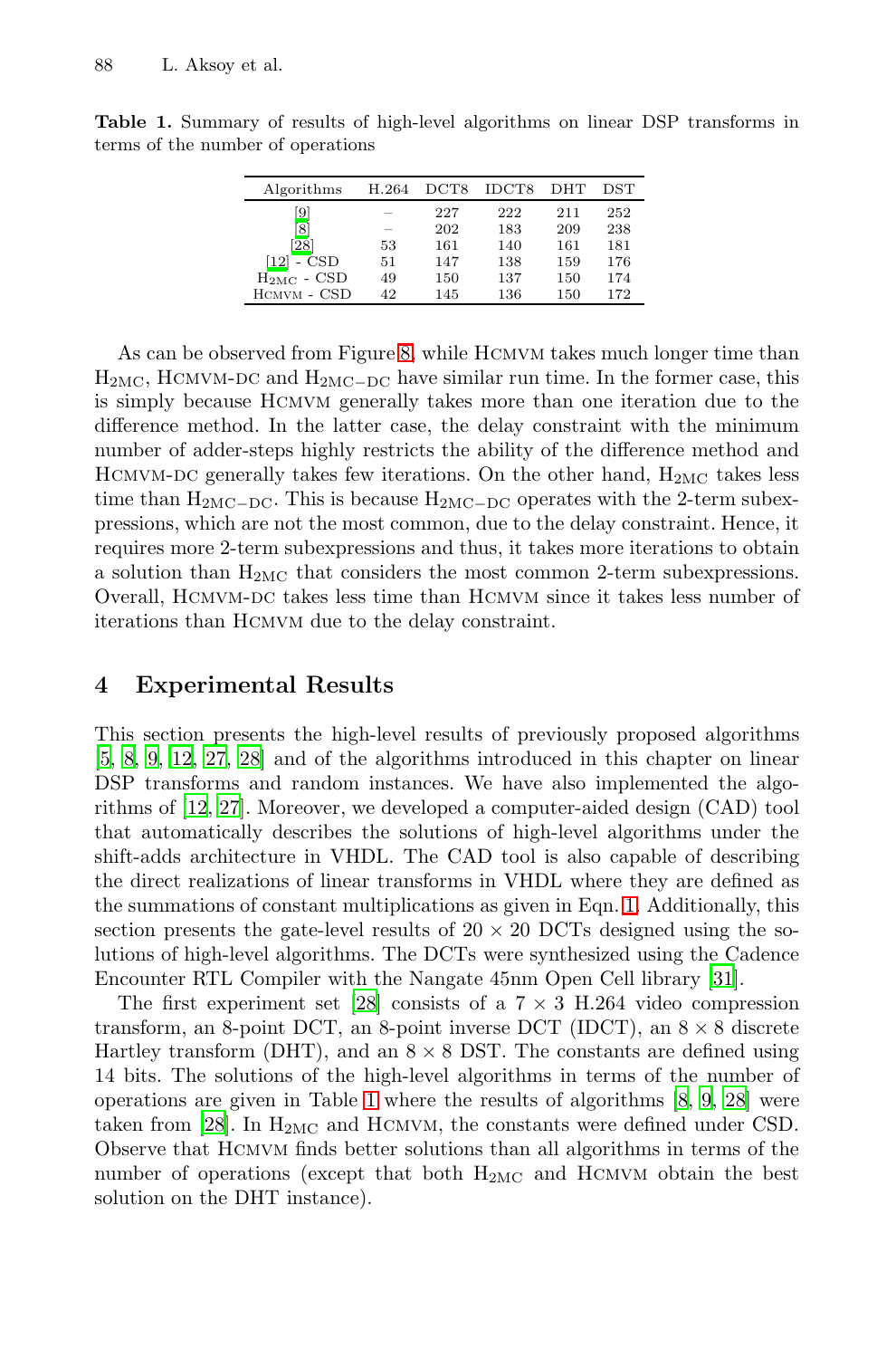|                | CMVM problem |      |       |       |                    |       |                         | CMVM problem under a delay constraint |             |       |              |       |      |  |
|----------------|--------------|------|-------|-------|--------------------|-------|-------------------------|---------------------------------------|-------------|-------|--------------|-------|------|--|
| m              | $ 12\rangle$ |      | [5]   |       | $H_{2MC}$<br>HCMVM |       | $HCMVM-DC$ <sup>*</sup> |                                       | $[27]^{**}$ |       | $HCMVM-DC**$ |       |      |  |
|                | adder        | step | adder | adder | step               | adder | step                    | adder                                 | step        | adder | step         | adder | step |  |
| $\overline{2}$ | 8.8          | 3.5  | 9.7   | 8.7   | 3.6                | 8.2   | 4.4                     | 8.2                                   | 3.7         | 9.0   | 3.1          | 8.8   | 3.1  |  |
| $\overline{4}$ | 32.1         | 5.9  | 31.2  | 31.7  | 5.8                | 27.6  | 7.8                     | 28.1                                  | 5.7         | 32.8  | 4.1          | 32.1  | 4.1  |  |
| 6              | 68.0         | 7.6  | 66.1  | 66.5  | 7.7                | 57.3  | 10.0                    | 58.2                                  | 7.0         | 68.1  | 5.0          | 66.8  | 5.0  |  |
| 8              | 116.4        | 9.2  | 113.2 | 114.1 | 9.2                | 96.3  | 11.9                    | 99.5                                  | 7.1         | 119.7 | 5.1          | 117.2 | 5.1  |  |
| 10             | 175.7        | 10.7 | 172.4 | 172.0 | 10.5               | 143.5 | 13.2                    | 146.9                                 | 8.0         | 175.8 | 6.0          | 157.7 | 6.0  |  |
| 12             | 246.5        | 12.0 | 241.6 | 240.9 | 11.7               | 200.4 | 14.6                    | 206.8                                 | 8.0         | 247.1 | 6.0          | 241.6 | 6.0  |  |
| 14             | 327.1        | 13.2 | 322.9 | 320.0 | 13.0               | 264.3 | 15.5                    | 274.8                                 | 8.0         | 330.2 | 6.0          | 324.0 | 6.0  |  |
| 16             | 417.9        | 14.4 | 412.4 | 407.5 | 14.0               | 338.3 | 16.3                    | 353.3                                 | 8.0         | 431.0 | 6.0          | 423.2 | 6.0  |  |

<span id="page-16-0"></span>**Table 2.** Summary of results of high-level algorithms on  $m \times m$  randomly generated matrices with 8-bit constants

\* the delay constraint was set to  $min\_delay_{\text{CMVM}} + 2$ 

∗∗ the delay constraint was set to *min delay*CMVM

As [th](#page-16-0)e second experiment set, we used the benchmark set introduced in Section 2.2. Table 2 p[res](#page-19-1)[ent](#page-20-13)s the results of high-level algorithms, where *adder* and *step* stand for the average number of operations and the average number of addersteps, respectively. The results of the algorithm [5] were taken from its paper. The results of the algorithm of [27] were found when the delay constraint (*dc*) was set to the minimum delay of the CMVM operation  $(min\_delay_{\text{CMVM}})$ , as computed in Eqn. 2. In HCMVM-DC, *dc* was set to *min delay*CMVM and *min delay*CMVM+2. In all algorithms, the constants were defined under CSD.

Observe from Table 2 that the Hcmvm algorithm finds significantly better solutions than the CSE algorithms  $[5, 12]$  and  $H_{2MC}$  in terms of the number of operations due to the use of the difference method. However, its solutions lead to CMVM designs with a large number of adder-steps. On the other hand, when *dc* is  $min\_delay_{\text{CMVM}} + 2$ , the HCMVM-DC algorithm still obtains better solutions than those of the CSE algorithms designed for the CMVM problem and finds solutions close to those of Hcmvm. Note that while the maximum gain on the nu[mbe](#page-20-14)r of operations between Hcmvm and Hcmvm-dc when *dc* is  $min\_delay_{\text{CMVM}} + 2$  is 4.23% on  $16 \times 16$  matrices, the maximum gain on the number of adder-steps between HCMVM-DC when *dc* is  $min\_delay_{\text{CMVM}} + 2$  and HCMVM is 50.73% on the same instances. However, when  $dc$  is  $min\_delay_{\text{CMVM}}$ in Hcmvm-dc, the effect of the difference method is diminished significantly. Note that the maximum gain on the number of ope[rat](#page-17-0)ions obtained by Hcmvm-DC when *dc* is  $min\_delay_{\text{CMVM}} + 2$  and  $min\_delay_{\text{CMVM}}$  is 16.52% on 16  $\times$  16 instances with a two adder-steps increase on averag[e. H](#page-20-14)owever, it finds better solutions than the algorithm of [27] in terms of the number of operations on all matrix types. Moreover, there are instances, such as  $10 \times 10$  matrices, where Hcmvm-dc under the minimum number of adder-steps delay constraint obtains better solutions than the CSE algorithms designed for the CMVM problem.

As the third experiment, we used  $20 \times 20$  DCTs, where the bitwidth (*bw*) of the constants were defined from 2 to 16 with increments of 2. Table 3 presents the results of algorithms where *CPU* denotes their run time in seconds. The constants in DCTs were defined under CSD, and in the algorithm of [27] and HCMVM-DC, *dc* was set to the minimum adder-steps of the DCT design.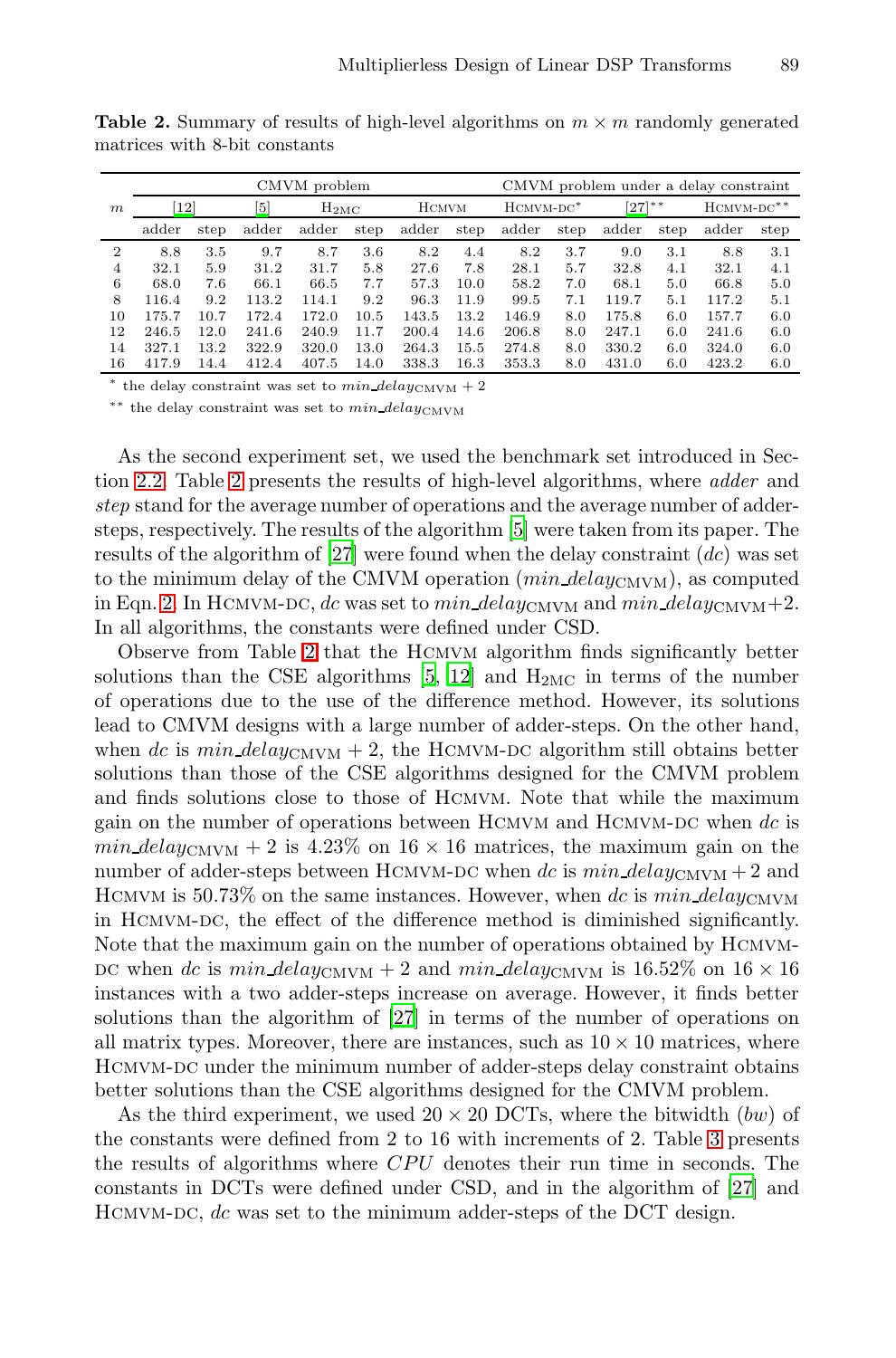|       | CMVM problem                 |      |        |              |      |            |          | CMVM problem under a delay constraint |            |          |      |         |  |
|-------|------------------------------|------|--------|--------------|------|------------|----------|---------------------------------------|------------|----------|------|---------|--|
| bw    | $\left\lceil 12\right\rceil$ |      |        | <b>HCMVM</b> |      |            | $^{527}$ |                                       |            | HCMVM-DC |      |         |  |
|       | adder                        | step | CPU    | adder        | step | <b>CPU</b> | adder    | step                                  | <b>CPU</b> | adder    | step | CPU     |  |
| 2     | 118                          | 6    | 6.5    | 98           | 5    | 16.0       | 118      | 5                                     | 15.5       | 98       | 5    | 35.8    |  |
| 4     | 156                          | 7    | 46.7   | 156          | 8    | 193.3      | 156      | 6                                     | 115.1      | 156      | 6    | 412.9   |  |
| 6     | 192                          | 8    | 105.3  | 189          | 8    | 392.8      | 194      | 6                                     | 245.2      | 191      | 6    | 250.7   |  |
| 8     | 232                          | 11   | 250.4  | 232          | 11   | 905.4      | 232      | 7                                     | 573.3      | 232      | 7    | 1077.9  |  |
| 10    | 257                          | 11   | 414.6  | 254          | 11   | 2135.8     | 260      | 7                                     | 938.8      | 258      | 7    | 3573.8  |  |
| 12    | 300                          | 13   | 624.7  | 295          | 13   | 3808.9     | 303      | 7                                     | 1406.3     | 298      | 7    | 1437.0  |  |
| 14    | 323                          | 13   | 962.7  | 319          | 13   | 4814.8     | 326      | 7                                     | 2107.2     | 323      | 7    | 2156.7  |  |
| 16    | 376                          | 15   | 1556.9 | 357          | 15   | 9002.1     | 391      | 7                                     | 3362.4     | 379      | 7    | 3385.6  |  |
| Total | 1954                         | 84   | 3967.8 | 1900         | 84   | 21269.1    | 1980     | 52                                    | 8763.8     | 1935     | 52   | 12330.4 |  |

<span id="page-17-1"></span><span id="page-17-0"></span>**Table 3.** Summary of results of high-level algorithms on  $20 \times 20$  DCTs

**Table 4.** Summary of gate-level results on  $20 \times 20$  DCT designs

|                | CMVM problem |       |      |       |       |      |       | CMVM problem under a delay constraint |      |          |       |             |  |
|----------------|--------------|-------|------|-------|-------|------|-------|---------------------------------------|------|----------|-------|-------------|--|
| bw             | 12           |       |      | HCMVM |       |      |       | $\left[ 27\right]$                    |      | HCMVM-DC |       |             |  |
|                | area         | delay | pd   | area  | delay | pd   | area  | delay                                 | pd   | area     | delay | $_{\rm pd}$ |  |
| $\overline{2}$ | 36.5         | 3202  | 2.0  | 29.6  | 3066  | 1.7  | 35.7  | 2963                                  | 1.8  | 30.3     | 3019  | 1.7         |  |
| 4              | 49.3         | 4132  | 3.5  | 45.1  | 4015  | 3.3  | 48.5  | 3924                                  | 3.4  | 48.2     | 3911  | 3.5         |  |
| 6              | 60.7         | 4176  | 4.6  | 53.8  | 4237  | 4.2  | 61.0  | 4094                                  | 4.5  | 58.4     | 4060  | 4.5         |  |
| 8              | 76.3         | 5473  | 6.4  | 64.5  | 4971  | 5.6  | 71.7  | 4439                                  | 5.7  | 69.9     | 4539  | 5.6         |  |
| 10             | 87.7         | 5435  | 7.7  | 73.6  | 5325  | 6.5  | 84.5  | 4775                                  | 6.9  | 80.6     | 4799  | 6.8         |  |
| 12             | 101.9        | 5262  | 9.4  | 84.4  | 5704  | 7.6  | 99.7  | 4988                                  | 8.3  | 94.8     | 4966  | 8.1         |  |
| 14             | 112.7        | 5837  | 10.8 | 94.3  | 5724  | 9.2  | 111.9 | 5205                                  | 10.2 | 105.4    | 5480  | 9.5         |  |
| 16             | 122.5        | 5812  | 13.1 | 103.6 | 5846  | 11.0 | 126.0 | 5417                                  | 12.0 | 120.6    | 5683  | 11.5        |  |
| Total          | 647.6        | 39329 | 57.5 | 548.7 | 38888 | 49.1 | 639.0 | 35805                                 | 52.9 | 608.2    | 36457 | 51.2        |  |

Observe from Table 3 that HCMVM and HCMVM-DC find respectively better solutions than the CSE heuristics [12] and [27], requiring 6*.*75 and 5*.*62 less operations on average. Note [th](#page-17-0)at all the[se](#page-17-1) algorithms obtain a solution with the same number of operations for DCTs when *bw* is equal to 4 and 8. However, the run times of HCMVM and HCMVM-DC are greater than those of  $[12, 27]$ , since they may take more than one iteration due to the new realizations of linear transf[or](#page-17-1)ms found by the difference method. Also, the run time of Hcmvm is longer than HCMVM-DC on average since HCMVM-DC may require fewer number of iterations than Hcmvm due to the delay constraint.

Table 4 presents the gate-level results of  $20 \times 20$  D[CTs](#page-20-14) synthesized based on the solutions of algorithms given in Table 3. In Table 4, *area* (*mm*<sup>2</sup>), *delay* (*ps*[\), a](#page-20-13)n[d](#page-20-14) *pd* (*mW*) stand for area, delay, and RTL power dissipation estimation, respectively. In this experiment, the bitwidths of input variables were taken as 16 and DCTs were synthesized under the minimum area design strategy.

Observe from Table 4 that the solutions of Hcmvm yield low-complexity DCT designs (but with a large delay due to a large number of adder-steps) and high-speed DCT designs with low-complexity are obtained by the solutions of HCMVM-DC with respect to designs obtained by the heuristics of  $[12]$  and  $[27]$ , respectively. This is because they find a solution with less number of operations than the algorithms [12, 27] and they also consider some hardware optimizations. The impact of the latter fact can be easily observed on the results given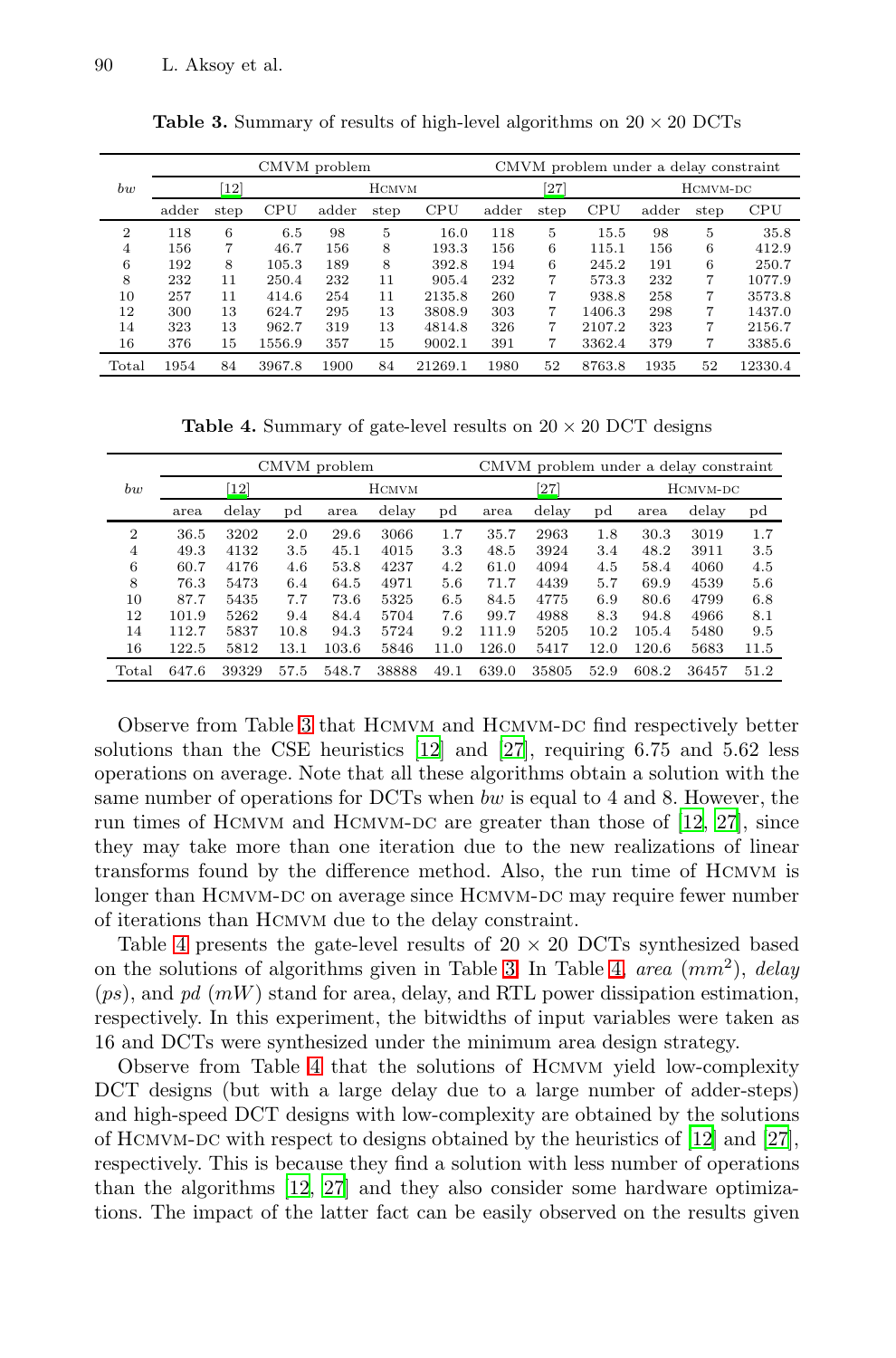<span id="page-18-0"></span>

(c) **Fig. 9.** Gate-level results of  $20 \times 20$  DCTs: (a) Area; (b) Delay; (c) Power dissipation

in Table 4 when *bw* is 4 and [8, w](#page-20-7)here all the algorithms find a solution with the same number of operations. The DCT designs obtained by the hybrid algorithms also consume less power on average with respect to those synthesized by the solutions of the CSE heuristics of [12, 27]. This is primarily because of less area in the DCTs designed using the solutions of the hybrid algorithms.

Figure 9 presents the gate-level results of direct realizations of  $20 \times 20$  DCTs, where linear transforms are realized using additions and multipliers. The gatelevel r[esu](#page-18-0)lts of DCTs when they were synthesized under the shift-adds architecture using the digit-based recoding technique [25], that does not exploit any partial product sharing, are also given in this figure. These results are compared with those of DCTs obtained by Hcmvm. In the digit-based recoding method [25], the constants were defined under CSD and the linear transforms were realized with addition/subtraction operations as in a binary tree so that the minimum number of adder-steps of DCTs is achieved. A similar approach was also taken in the direct realizations of DCTs using multipliers and additions.

Observe from Figures 9(a) and (c) that the use of a high-level algorithm targeting the minimization of the number of operations in the multiplierless design of linear transforms leads to significant reductions in area and power dissipation when compared to the direct realizations of DCTs and the digit-based recoding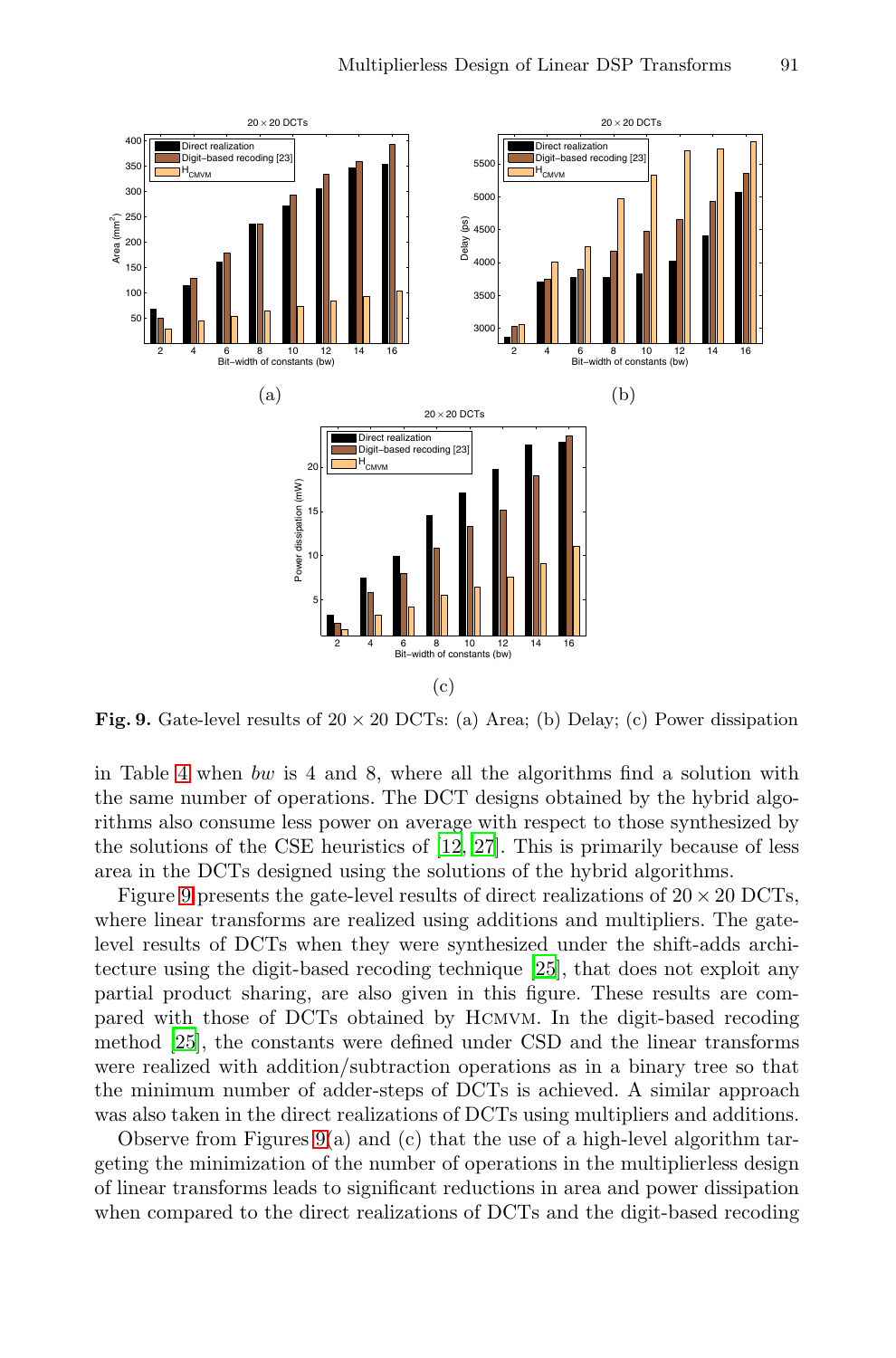<span id="page-19-7"></span>technique [25]. However, as can be observed from Figure 9(b), the shift-adds designs insert larger delay than those of direct realizations due to a large number of addition/subtraction operations in series.

# **5 Conclusions**

<span id="page-19-4"></span><span id="page-19-0"></span>This chapter addressed the problem of minimizing the number of operations in the multiplierless design of linear transforms and introduced a hybrid algorithm, Hcmvm, that combines an efficient GB difference technique and an improved CSE algorithm. Since the proposed hybrid algorithm can lead to a solution with the fewest number of operations, but with a large number of adder-steps due to the sharing of partial products, this chapter also presented its modified version, Hcmvm-dc, that can handle the delay constraint. The experimental results on a comprehensive set of instances showed that the hybrid algorithms yield significantly better solutions than previously proposed algorithms at both high-level and gate-level. It was also indicated that the shift-adds design of linear transforms with the use of high-level algorithms lead to significant reductions in gate-level area compared to linear transforms designed using multipliers.

## <span id="page-19-5"></span><span id="page-19-2"></span><span id="page-19-1"></span>**References**

- <span id="page-19-3"></span>1. Quereshi, F., Gustafsson, O.: Low-Complexity Reconfigurable Complex Constant Multiplication for FFTs. In: Proc. of IEEE International Symposium on Circuits and Systems, pp. 24–27 (2009)
- <span id="page-19-6"></span>2. Thong, J., Nicolici, N.: A Novel Optimal Single Constant Multiplication Algorithm. In: Proc. of Design Automation Conference, pp. 613–616 (2010)
- 3. Kang, H.J., Park, I.C.: FIR Filter Synthesis Algorithms for Minimizing the Delay and the Number of Adders. IEEE Trans. on Circuits and Systems II: Analog and Digital Signal Processing 48(8), 770–777 (2001)
- <span id="page-19-8"></span>4. Hartley, R.: Subexpression Sharing in Filters Using Canonic Signed Digit Multipliers. IEEE Trans. on Circuits and Systems II 43(10), 677–688 (1996)
- 5. Boullis, N., Tisserand, A.: Some Optimizations of Hardware Multiplication by Constant Matrices. IEEE Trans. on Computers 54(10), 1271–1282 (2005)
- 6. Wallace, C.: A Suggestion for a Fast Multiplier. IEEE Trans. on Electronic Computers 13(1), 14–17 (1964)
- 7. Gallagher, W., Swartzlander, E.: High Radix Booth Multipliers Using Reduced Area Adder Trees. In: Proc. of Asilomar Conference on Signals, Systems and Computers, pp. 545–549 (1994)
- 8. Nguyen, H., Chatterjee, A.: Number-Splitting With Shift-and-Add Decomposition for Power and Hardware Optimization in Linear DSP Synthesis. IEEE Trans. on VLSI 8(4), 419–424 (2000)
- 9. Potkonjak, M., Srivastava, M., Chandrakasan, A.: Multiple Constant Multiplications: Efficient and Versatile Framework and Algorithms for Exploring Common Subexpression Elimination. IEEE Trans. on Computer-Aided Design of Integrated Circuits 15(2), 151–165 (1996)
- 10. Aksoy, L., Costa, E., Flores, P., Monteiro, J.: Exact and Approximate Algorithms for the Optimization of Area and Delay in Multiple Constant Multiplications. IEEE Trans. on Computer-Aided Design of Integrated Circuits 27(6), 1013–1026 (2008)